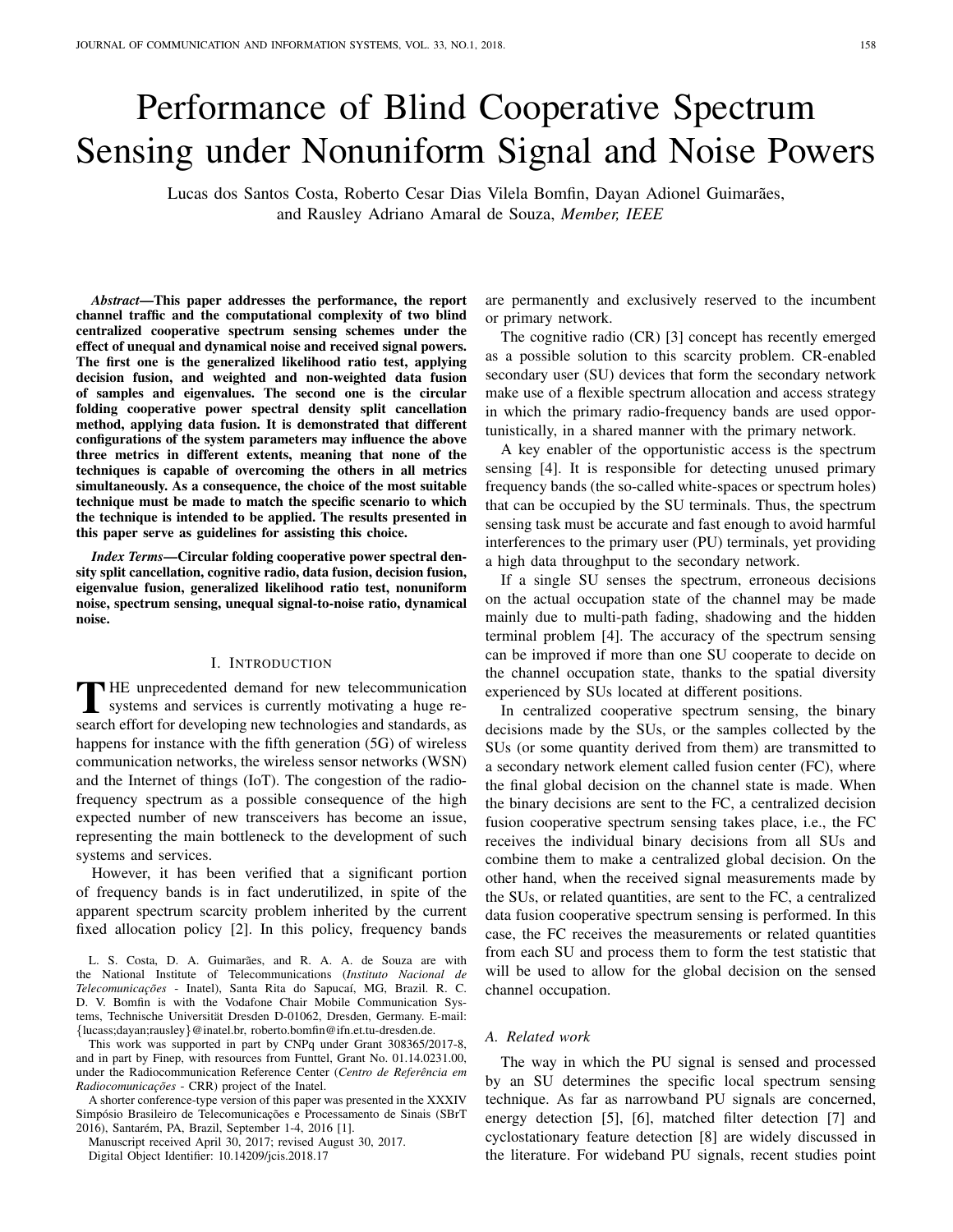to three major techniques: energy detection [\[9\]](#page-11-8), [\[10\]](#page-11-9), waveletbased detection [\[11\]](#page-11-10) and compressed (or compressive) sensing detection [\[12\]](#page-11-11), [\[13\]](#page-11-12).

Eigenvalue-based detection [\[14\]](#page-11-13)–[\[20\]](#page-12-0) is one of the most recent and promising techniques. Likewise energy detection, it can be applied to either narrowband or wideband signals. The test statistic is computed from the eigenvalues of the received signal sample covariance matrix, yielding several different possibilities, for instance the eigenvalue-based generalized likelihood ratio test (GLRT), the maximum-minimum eigenvalue detection (MMED), also known as eigenvalue ratio detection (ERD), and the maximum eigenvalue detection (MED), also named Roy's largest root test (RLRT) [\[17\]](#page-12-1), [\[18\]](#page-12-2).

The most important attractiveness of the eigenvalue-based spectrum sensing is that no *a priori* knowledge about the PU signal is needed for computing the test statistic. In some schemes, like the GLRT and the MMED, the knowledge of the thermal noise variance is not needed as well, meaning that these are considered blind spectrum sensing schemes.

Semi-blind spectrum sensing techniques are those in which the PU signal characteristics are not needed, but the noise variance information is used to compute the test statistic. It is known that the detection performance of such techniques degrades considerably in practice due to the uncertainty in the estimated noise variance. On the other hand, even some blind methods, such as the eigenvalue-based GLRT and the MMED, suffer from performance degradation under nonuniform noise condition, i.e., when noises are assumed to have unequal variances at the inputs of the receivers of the SUs. A generic diagonal noise covariance matrix is allowed in order to take into account these unequal variances or calibration uncertainties at different receiver front-ends. The receiver front-ends in which the noise power is unknown and not assumed to be equal are sometimes referred to as uncalibrated receivers.

Several researchers have proposed techniques to enhance detection performance under nonuniform noise. In [\[21\]](#page-12-3), robust spectrum sensing methods based on the Gerschgorin disk and the Gerschgorin radii were proposed, but the resultant test statistics do not exhibit the constant false alarm rate (CFAR) property, although this property is claimed by the authors.

In [\[22\]](#page-12-4) it is proposed a GLRT-based detector for a scenario in which the noise that affects the elements of the multiantenna receiver has different and unknown variances, and for an arbitrary signal-to-noise ratio (SNR). The method requires solving a non-convex optimization problem. All of the detectors formulated in [\[22\]](#page-12-4) are assumed to have knowledge of the signal rank, which is an unknown parameter when, for instance, it is related to the number of PUs simultaneously transmitting.

In [\[1\]](#page-11-1) are addressed the performance and the reporting (control) channel traffic in the decision fusion, and in the weighted and non-weighted sample and eigenvalue fusion schemes, under variable noise levels among the SUs, considering the cooperative spectrum sensing with the eigenvaluebased GLRT. Two empirical weighting schemes are proposed to control the combination of the samples or the eigenvalues received at the FC. This is made to confer robustness to the sample and eigenvalue fusion in the case of nonuniform noise, in which the different noise variances were kept unchanged from one sensing interval to the next. The channels between the PU transmitter and the receivers of the SUs are assumed to exhibit flat and slow fading, with identical average SNR for all SUs. Results are presented for a fixed number of SUs, each having a fixed number of antennas.

The performance of the GLRT under nonuniform noise and received signal powers is also analyzed in [\[23\]](#page-12-5), assuming sensing channels subjected to correlated shadowing. The sensing channels are modeled by a three-dimensional (3D) correlated shadowing model in which the sensors are assumed to be moving uniformly distributed in an 3D space. Similarly to [\[1\]](#page-11-1), in [\[23\]](#page-12-5) it is also proposed one weighting scheme for the eigenvalue fusion and one weighting scheme for the sample fusion. However, differently from [\[1\]](#page-11-1), these schemes were developed based on the maximum likelihood estimate of the noise variance, which provides better performances results when compared to the ones considered in [\[1\]](#page-11-1).

The authors of [\[24\]](#page-12-6) address the problem of multi-antenna spectrum sensing, considering the correlation between the received signals at different uncalibrated receivers in the presence of additive white Gaussian noise (AWGN). In order to compute the test statistic, it is proposed to combine the weighted estimated correlations between all antenna pairs. The performance of the proposed detector is optimized by tuning the weighting factors used in the test statistic.

The cooperative power spectral density split cancellation (CPSC) is one of the most recent blind and robust spectrum sensing methods proposed in the literature [\[25\]](#page-12-7), [\[26\]](#page-12-8). The test statistic is constructed in such a way that the noise variance is canceled-out. A modified version of the CPSC named circular folding cooperative power spectral density split cancellation (CF-CPSC) is proposed in [\[27\]](#page-12-9). It maintains the low complexity and robustness against nonuniform-dynamical noise (when noise variances are different among the SUs and vary from one sensing interval to the next) with respect to the original CPSC, yielding considerable performance improvements over its previous version.

A large number of other researches related to the influence of nonuniform noise or, more generally, of arbitrary and varying SNRs, on the spectrum sensing performance can be found in the literature. The works cited here are, thus, far from exhaustive.

#### *B. Contributions and structure of the paper*

This paper is an extended and improved version of [\[1\]](#page-11-1), in which the weighting schemes proposed in [\[23\]](#page-12-5) are adopted instead of those applied in [\[1\]](#page-11-1). The performances of two blind centralized cooperative spectrum sensing schemes under uniform and nonuniform-dynamical signal and noise powers are assessed, considering different numbers of SUs and different numbers of antennas in each SU. The first scheme applies the eigenvalue-based GLRT with decision fusion, and with weighted and non-weighted data fusion of samples and eigenvalues. The second scheme applies the CF-CPSC with total and with partial data fusion. The performances are then traded off against the report channel traffic and the computational complexity of the techniques.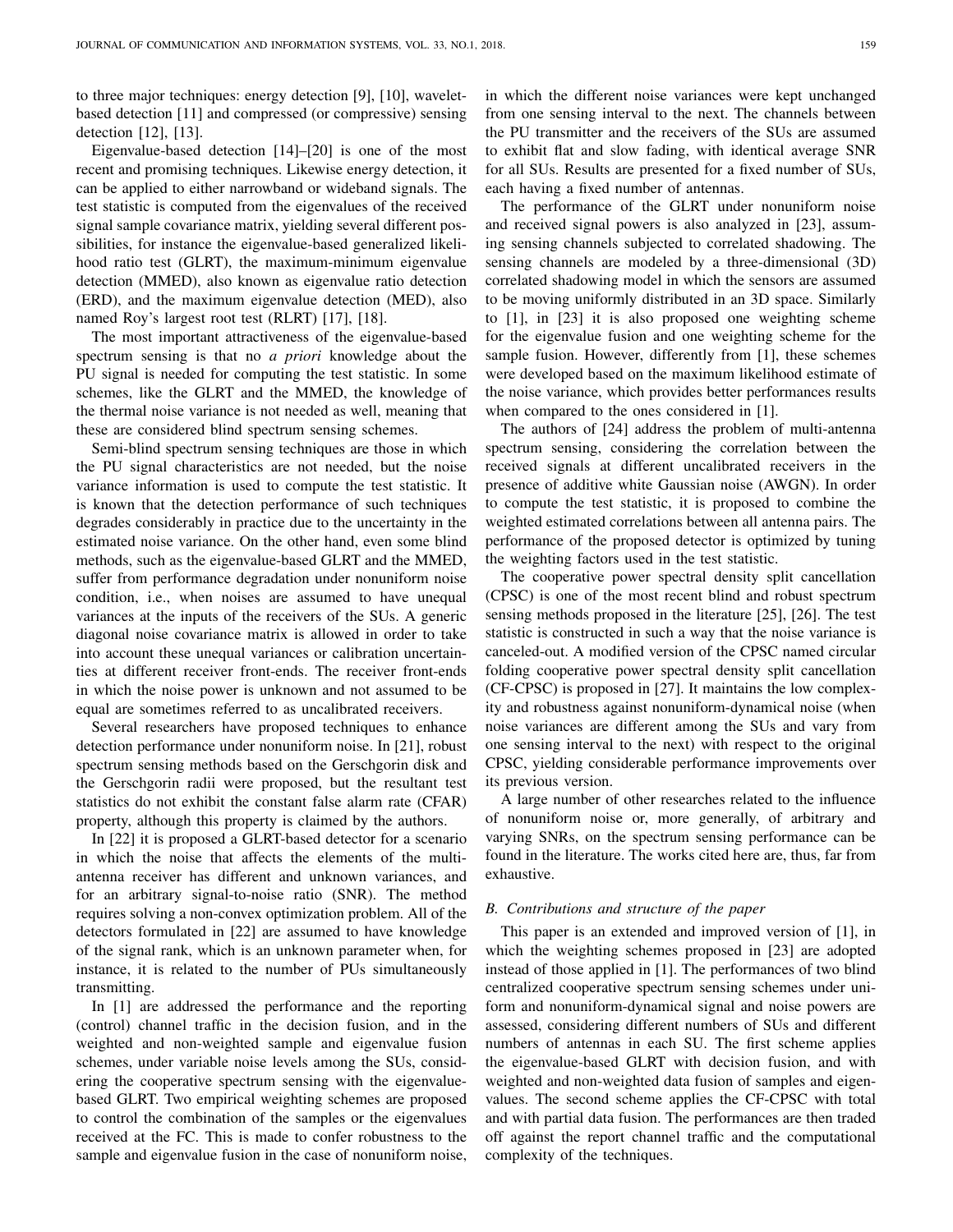The following scenarios are considered in the case of the eigenvalue-based GLRT: i) it is analyzed under weighted and non-weighted sample fusion (WSF and SF, respectively), with the eigenvalues of the received signal covariance matrix computed at the FC to form the test statistic; ii) a modified GLRT is analyzed under weighted and non-weighted eigenvalue fusion (WEF and EF, respectively), now with the eigenvalues computed at the SUs and sent to the FC, where the test statistic is formed; iii) the GLRT is applied in each SU equipped with multiple antennas, and local decisions are sent to the FC in a decision fusion (DF) scheme under the combining rules OR, AND and majority-voting (MAJ).

In the case of the CF-CPSC, the following scenarios are addressed: i) total sample fusion (TSF), a case in which the entire processing regarding the computation of the test statistic is performed at the FC; ii) partial sample fusion (PSF), a case in which parts of the test statistic are computed by the SUs to save report channel resources, and the final test statistic is computed at the FC. In this case, the CF-CPSC of [\[27\]](#page-12-9) is slightly modified to operate with multiple antennas.

To take into account situations of more practical significance, two scenarios regarding the noise variances are considered: i) uniform noise, in which the noise variances are the same in all receivers of the SUs; ii) nonuniform-dynamical noise, in which different and time-varying (from one sensing interval to the next) variances among SUs are considered. Moreover, nonuniform SNRs at the receivers of the SUs are assumed, and the channels between the PU transmitter and these receivers exhibit frequency-selective and slow fading.

In summary, the main novelties with respect to [\[1\]](#page-11-1) are: i) the inclusion of the CF-CPSC and its modified version (for multiple antennas) in the analyses; ii) the computational complexity analysis of the underlying techniques; iii) the noise variances are allowed to vary from one sensing time to the next; iv) the average SNRs are assumed nonuniform to account for different distances from the PU transmitter to the SU receivers; v) the channels between the PU transmitter and the SU receivers are frequency-selective, what is compatible with the wireless regional area network (WRAN) standard IEEE 802.22 [\[28\]](#page-12-10), [\[29\]](#page-12-11); vi) the number of SUs and antennas per SU are varied to allow for the choice of better system configurations; and vii) the weighting schemes adopt the more accurate noise estimation process suggested in [\[23\]](#page-12-5), yielding improved performances.

The remainder of the paper is organized as follows: a short background and the system model are given in Section [II.](#page-2-0) Section [III](#page-3-0) describes the approaches adopted for constructing the test statistic of the GLRT and the CF-CPSC, as well as those adopted in the fusion of the spectrum sensing information at the FC. Numerical performance results and discussions are given in Section [IV.](#page-5-0) The trade-off analysis regarding performance, report channel traffic and computational complexity is made in Section [V.](#page-9-0) Section [VI](#page-11-14) concludes the paper and gives some directions for further related research.

## II. BACKGROUND AND SYSTEM MODEL

<span id="page-2-0"></span>The spectrum sensing can be viewed as a binary hypotheses test in which  $H_0$  denotes the hypothesis that the PU transmitter is off (inactive), whereas  $H_1$  denotes the hypothesis that the PU transmitter is on (active). The main metrics for assessing the performance of this test are the probability of false alarm,  $P_{fa}$ , and the probability of detection,  $P_d$ . The former is the probability of declaring an active PU transmitter when in fact it is inactive. The latter is the probability of declaring the PU transmitter active when it is indeed active. Mathematically,

$$
P_{\text{fa}} = \Pr{\text{decision} = \mathcal{H}_1 | \mathcal{H}_0},\tag{1a}
$$

$$
P_{\rm d} = \Pr{\text{decision} = \mathcal{H}_1 | \mathcal{H}_1},\tag{1b}
$$

where  $Pr{A|B}$  is the probability of the event *A* conditioned on the occurrence of the event *B*.

When the SUs make local decisions on the presence of the PU signal to subsequently transmit them to the FC, a pair of probabilities of false alarm and detection will measure the local decision performance, and another pair will do the same with respect to the global decision performance made at the FC. For example, when the GLRT is used as the detection technique in each SU,  $P_{\text{faSU}} = \Pr\{T > \gamma | \mathcal{H}_0\}$  and  $P_{\text{dSU}} = \Pr\{T > \gamma | \mathcal{H}_1\}$  are the local metrics (for now assumed the same for all SUs), where *T* is the test statistic and  $\gamma$  is the local decision threshold. In this case, the global performance metrics are determined by the rule used to combine the local decisions at the FC. For example, let  $u_m = 0$  denote the decision made by the *m*-th SU associated to the hypothesis  $H_0$ ,  $m = 1, 2, \ldots, M$ , and  $u_m = 1$  associated to the hypothesis  $H<sub>1</sub>$ , with *M* being the number of SUs in cooperation. For the combining rule OR, the FC decides in favor of  $H_1$  if  $\sum_{m=1}^{M} u_m > 0$ , and in favor of  $H_0$  otherwise; for the combining<br>rule AND, the EC decides in favor of H<sub>1</sub> if  $\nabla^M u_n = M$  and rule AND, the FC decides in favor of  $\mathcal{H}_1$  if  $\sum_{m=1}^{M} u_m = M$ , and in favor of  $H_0$  otherwise; for the MAJ rule, the FC decides in favor of  $\mathcal{H}_1$  if  $\sum_{m=1}^{M} u_m > M/2$ , and in favor of  $\mathcal{H}_0$  otherwise.<br>
Under error-free report channels and equal local perfor-

Under error-free report channels and equal local performances, the global metrics are determined from the local ones by means of [\[30\]](#page-12-12)

$$
P_{\rm d} = \sum_{l=k}^{M} {M \choose l} (P_{\rm dSU})^l (1 - P_{\rm dSU})^{M-l}, \tag{2a}
$$

$$
P_{\text{fa}} = \sum_{l=k}^{M} {M \choose l} (P_{\text{faSU}})^l (1 - P_{\text{faSU}})^{M-l}.
$$
 (2b)

The above expressions apply to the well-known *k*-out-of-*M* combining rule [\[30\]](#page-12-12), in which the FC decides in favor of the presence of the PU signal if there are *k* or more SUs that individually decide on the presence of the PU signal. When  $k = 1$ ,  $k = M$ , and  $k = \lfloor M/2 \rfloor$ , the *k*-out-of-*M* rule specializes to the OR rule, the AND rule and the MAJ rule, respectively, where  $\lceil M/2 \rceil$  is the smallest integer greater than or equal to *<sup>M</sup>*/2. The general relations between the local and the global metrics when the local ones may be different from each other, and when the FC performs a weighted combining of the decisions of the SUs, can be obtained from [\[31,](#page-12-13) Eqns. (15) and (16)].

When the test statistic *T* if formed at the FC, which is the case of both the GLRT and the CF-CPSC with data fusion,  $P_{fa} = Pr{T > \gamma | \mathcal{H}_0}$  and  $P_d = Pr{T > \gamma | \mathcal{H}_1}$  are the global metrics, where  $\gamma$  is now the global decision threshold set in the FC.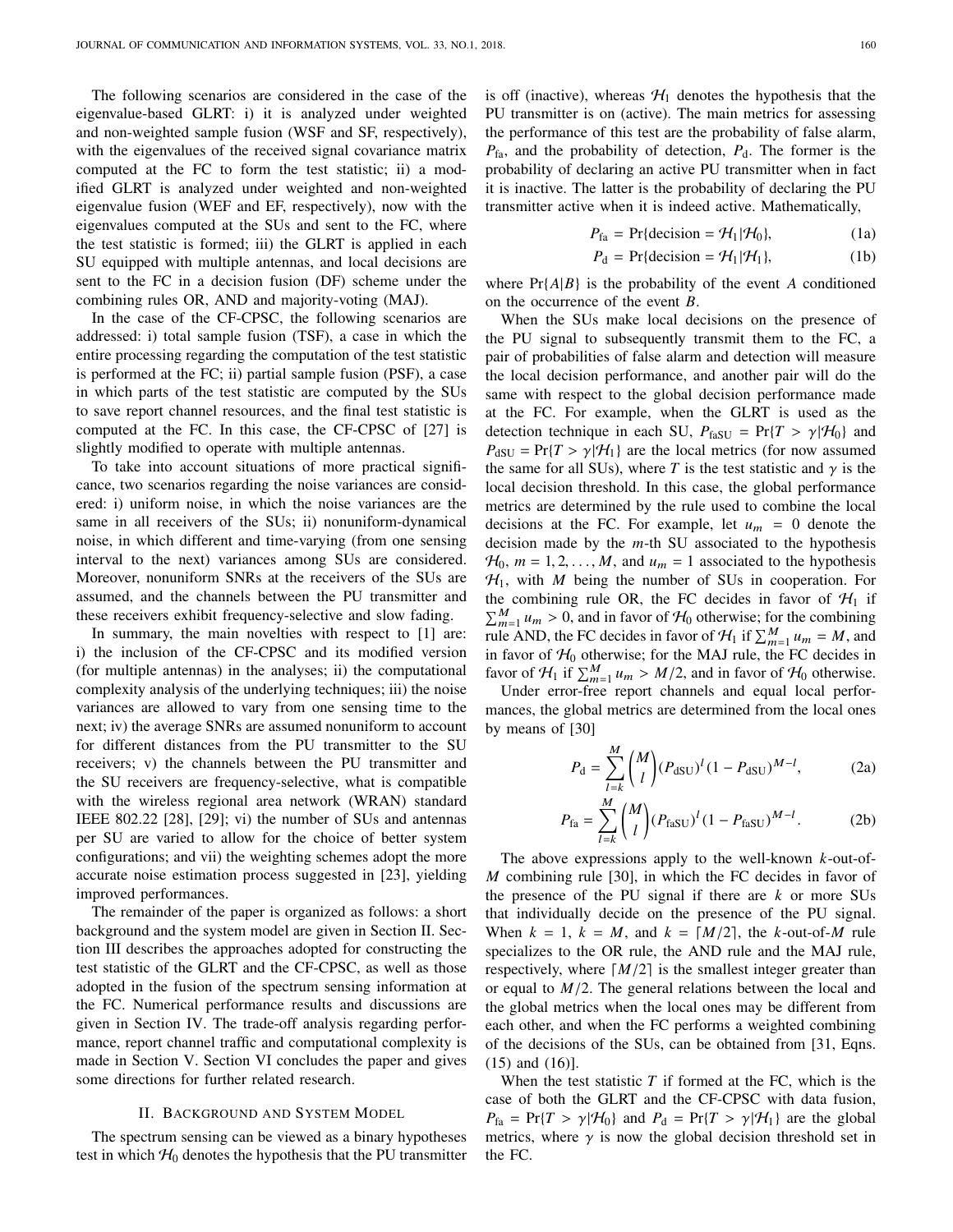The performance of the spectrum sensing is typically assessed by means of a receiver operating characteristic (ROC) curve, which trades  $P_{fa}$  versus  $P_d$ . Low values of  $P_{fa}$  are desired to increase the throughput of the secondary network, while high values of  $P_d$  are desired to protect the primary network against interferences caused by the secondary terminals due to missed detections of the PU signal.

In order to improve the spacial diversity effect beyond the one provided by cooperation, and to reduce the sensing interval, assume that the *m*-th SU,  $m = 1, 2, ..., M$ , is equipped with *J* antennas [\[32\]](#page-12-14). From each antenna, *N* received samples are collected during a sensing interval and arranged in a matrix  $\mathbf{Y}_m \in \mathbb{C}^{J \times N}$  given by

<span id="page-3-2"></span>
$$
\mathbf{Y}_m = \begin{bmatrix} \mathbf{y}_{m,1} & \mathbf{y}_{m,2} & \cdots & \mathbf{y}_{m,j} & \cdots & \mathbf{y}_{m,J} \end{bmatrix}^\mathrm{T},\tag{3}
$$

where  $\mathbf{y}_{m,j} \in \mathbb{C}^{N \times 1}$  is the vector formed with the *N* samples collected by the *i* th entange  $i = 1, 2, \ldots, I$  of the *m* th SU collected by the *j*-th antenna,  $j = 1, 2, \ldots, J$ , of the *m*-th SU, and  $[\cdot]$ <sup>T</sup> stands for matrix or vector transposition.

The discrete-time impulse response of the channel between the PU transmitter and the *j*-th antenna of the *m*-th SU can be represented by the vector  $\mathbf{h}_{m,j} \in \mathbb{C}^{N_c \times 1}$ , where  $N_c$  is the impulse represented length. The elements of **h**ence the neth impulse response length. The elements of  $\mathbf{h}_{m,i}$  are the path gains, which are considered zero mean complex Gaussian ran-f g dom variables with unitary power gain, i.e.  $\mathbb{E} \left[ \mathbf{h}_{m,j}^{\dagger}, \mathbf{h}_{m,j} \right] = 1$ , with  $\mathbb{E}[\cdot]$  denoting the statistical expectation operator and with  $\mathbb{E}[\cdot]$  denoting the statistical expectation operator and [·]<sup>†</sup> denoting the conjugate and transpose operation. The path gains are kept constant during the sensing interval and are independently coined from one interval to the next. This channel model simulates a slow and time-varying frequencyselective Rayleigh fading.

It is assumed that when the PU signal is sensed, the channel output is already in a steady state, meaning that the received samples were affected by all path gains. In other words, the sensing interval does not encompass the tails of the channel output samples, which are transient periods at the beginning and the end of a PU transmission; such tails result from the influence of not all channel path gains and, thus, must be ignored. Then, the vectors  $y_{m,i}$  can be written as

$$
\mathbf{y}_{m,j} = \mathbf{R}\mathbf{H}_{m,j}\mathbf{x} + \mathbf{v}_{m,j},\tag{4}
$$

where  $\mathbf{H}_{m,j} \in \mathbb{C}^{(N+2N_c-2)\times(N+N_c-1)}$  is a banded Toeplitz chan-<br>nel metrix whose band diagonal is formed from the elements of nel matrix whose band diagonal is formed from the elements of  **[\[33\]](#page-12-15), and**  $**x** \in \mathbb{C}^{(N+N_c-1)\times 1}$  **represents the PU signal sam**ples. The product  $\mathbf{H}_{m,j}\mathbf{x}$  replaces the convolution between the transmitted signal and the channel impulse response. The additional product by the matrix  $\mathbf{R} = [\mathbf{0}_{N\times(N_c-1)} \mathbf{I}_N \mathbf{0}_{N\times(N_c-1)}]$ is responsible for cutting-off the above described tails in the channel output sequence, yielding the desired number *N* of samples in  $y_{m,j}$ . The block matrices forming **R** are two zero<br>matrices of order  $N \times (N-1)$  and the identity matrix of matrices of order  $N \times (N_c - 1)$  and the identity matrix of order *N*. Finally, the vector  $\mathbf{v}_{m,j} \in \mathbb{C}^{N \times 1}$  in [\(4\)](#page-3-1) is formed<br>by zero mean circularly cummatric complex AWGN semples by zero mean circularly-symmetric complex AWGN samples with variance  $\sigma_m^2$ . Notice that the noise variances are possibly different among the receivers of the SUs which is a common different among the receivers of the SUs, which is a common situation in practice, but they are considered the same in each antenna branch, meaning that each SU antenna array is assumed to be calibrated by means of a suitable technique [\[34\]](#page-12-16).

It is important to notice that the vector **x** in [\(4\)](#page-3-1) could have any length greater than, or equal to  $N + N_c - 1$ , which would represent a PU transmission initiated more time before the beginning and after the end of the sensing interval. However, there is no reason for choosing such lengthened **x** in the present model, since only the *N* steady-state samples are eventually considered.

For the sake of simplicity, no particular node distribution or mobility model is explicitly applied to the terminals of the cognitive secondary network. Nonetheless, node mobility is implicitly considered when dynamical received signal and noise powers are taken into account. In other words, when nonuniform noise and received signal powers are assumed, it can be interpreted that, due to node mobility, the SUs are at different distances from the FC in each sensing round. Moreover, if it is assumed that when at different locations the SUs are almost-surely subjected to different temperatures, the time-varying noise power also mimics the node mobility, as well as the inherent receiver component differences.

## III. TEST STATISTICS AND FUSION TECHNIQUES

<span id="page-3-0"></span>The variants of the GLRT and the CF-CPSC with respect to the way in which the spectrum sensing information is processed and transmitted to the FC are discussed in this section, assuming an error-free report channel.

# *A. GLRT with sample fusion (SF) and weighted sample fusion (WSF)*

In the GLRT with SF, which can be referred to as the conventional cooperative GLRT [\[17\]](#page-12-1), the *m*-th SU transmits the samples in  $Y_m$  to the FC; see [\(3\)](#page-3-2). A new matrix  $Y_{FC} \in \mathbb{C}^{JM \times N}$ is formed at the FC by concatenating the *M* matrices  ${Y_m}$ , according to

<span id="page-3-3"></span>
$$
\mathbf{Y}_{\text{FC}} = \left[ \mathbf{Y}_1^{\text{T}} \ \mathbf{Y}_2^{\text{T}} \ \cdots \ \mathbf{Y}_M^{\text{T}} \right]^{\text{T}} . \tag{5}
$$

<span id="page-3-1"></span>The sample covariance matrix  $\mathbf{R}_{FC} \in \mathbb{C}^{JM \times JM}$  is then estimated as

$$
\mathbf{R}_{\text{FC}} = \frac{1}{N} \mathbf{Y}_{\text{FC}} \mathbf{Y}_{\text{FC}}^{\dagger}, \tag{6}
$$

from which the *JM* ordered eigenvalues  $\lambda_1 \geq \lambda_2 \geq \cdots \geq \lambda_{JM}$ are computed.

Since the FC does not know the noise variances  $\{\sigma_m^2\}_{m=1}^M$ ,<br>der the sample fusion approach it applies the GLBT test under the sample fusion approach it applies the GLRT test statistic [\[17\]](#page-12-1)

<span id="page-3-4"></span>
$$
T_{\rm SF} = \frac{J M \lambda_1}{\sum_{i=1}^{J M} \lambda_i}.
$$
 (7)

In order to improve the robustness of the GLRT with sample fusion against nonuniform noise, the authors of [\[1\]](#page-11-1) and [\[23\]](#page-12-5) developed two weighted sample fusion (WSF) schemes. In this paper, the scheme of [\[23\]](#page-12-5) is used instead of the one in [\[1\]](#page-11-1), since the former makes use of a maximum likelihood noise variance estimate, whereas the latter uses a less accurate estimate.

In the GLRT with weighted sample fusion, the matrix defined in [\(5\)](#page-3-3) is modified to

$$
\mathbf{Y}_{\text{FC}}' = \left[ f_1 \mathbf{Y}_1^{\text{T}} \ f_2 \mathbf{Y}_2^{\text{T}} \ \cdots \ f_M \mathbf{Y}_M^{\text{T}} \right]^{\text{T}},\tag{8}
$$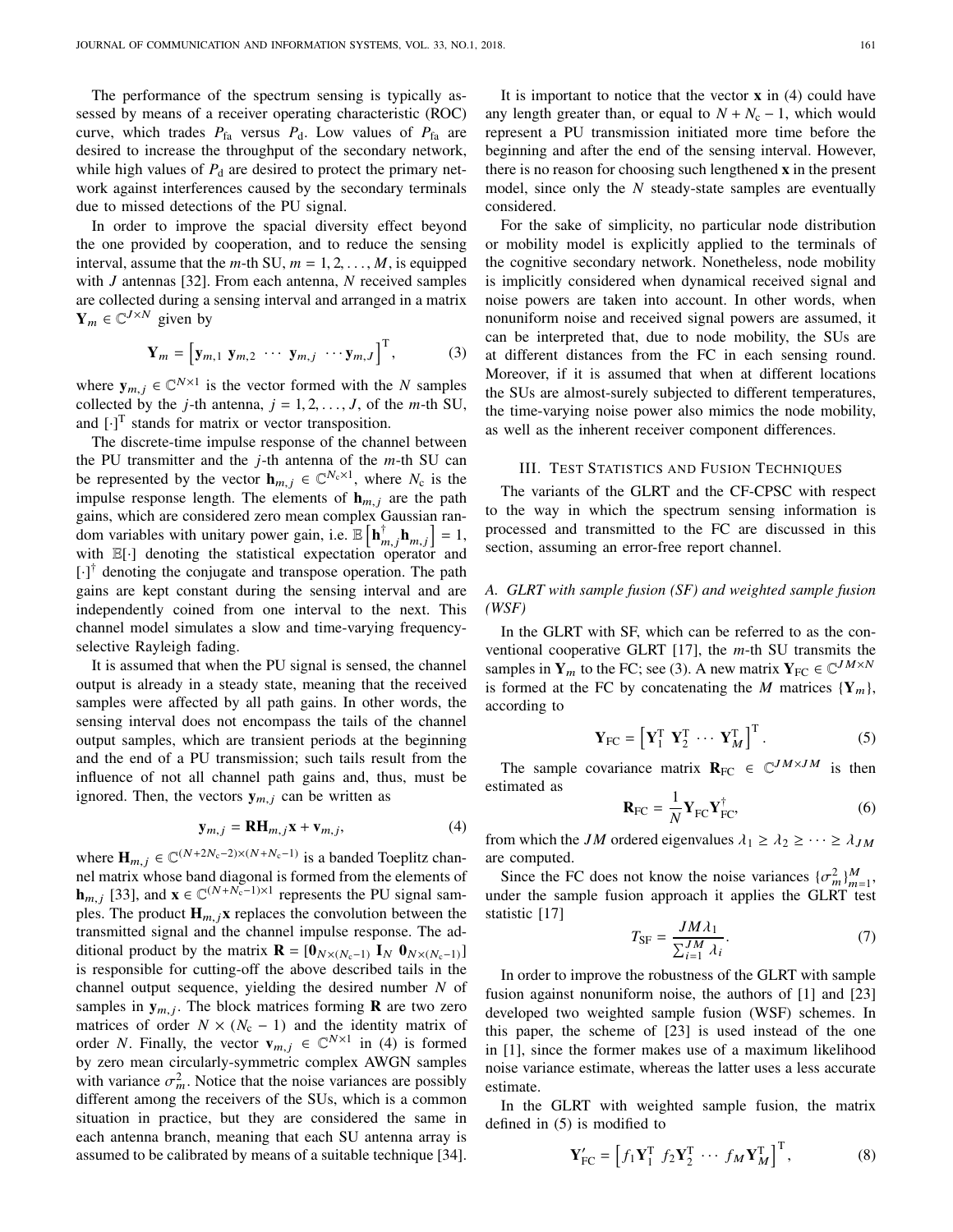where the weight  $f_m$  is computed by the *m*-th SU according to [\[23\]](#page-12-5)

<span id="page-4-2"></span>
$$
f_m = \frac{1}{\hat{\sigma}_m} = \left(\frac{1}{J-1} \sum_{j=2}^{J} \lambda_{j,m}\right)^{-\frac{1}{2}},
$$
 (9)

with  $\hat{\sigma}_m^2 = \frac{1}{J-1} \sum_{j=2}^{J} \lambda_{j,m}$  being the maximum likelihood estimate of the noise variance at the input of the m-th SII estimate of the noise variance at the input of the *m*-th SU, assuming the presence of a signal [\[17\]](#page-12-1), [\[35\]](#page-12-17). This estimate is made from the smallest *J* − 1 ordered eigenvalues  $\lambda_{2,m}$  ≥  $\lambda_{3,m} \geq \cdots \geq \lambda_{J,m}$  of the *m*-th sample covariance matrix  $\mathbf{R}_m \in \mathbb{C}^{J \times J}$ , which is computed as

<span id="page-4-0"></span>
$$
\mathbf{R}_m = \frac{1}{N} \mathbf{Y}_m \mathbf{Y}_m^{\dagger},\tag{10}
$$

where  $Y_m$  comes from [\(3\)](#page-3-2). The role of the weights  $\{f_m\}$  is to weaken the signal samples that are subjected to higher noise levels and to strengthen those under lower noise levels, thus favoring a larger influence of the signal samples less affected by noise on the composition of the test statistic.

The modified sample covariance matrix  $\mathbf{R}'_{\text{FC}} \in \mathbb{C}^{JM \times JM}$  is estimated at the FC as

$$
\mathbf{R}'_{\rm FC} = \frac{1}{N} \mathbf{Y}'_{\rm FC} \mathbf{Y}'_{\rm FC}^\dagger, \tag{11}
$$

from which the *JM* ordered eigenvalues  $\lambda'_1 \geq \lambda'_2 \geq \cdots \geq \lambda'_j$  *M* are computed. Thus, the *GI* RT test statistic given in [17] are computed. Thus, the GLRT test statistic given in [\[17\]](#page-12-1), which is Eq. [\(7\)](#page-3-4) of this paper, under the weighted sample fusion strategy becomes

<span id="page-4-4"></span>
$$
T_{\text{WSF}} = \frac{J M \lambda_1'}{\sum_{i=1}^{J M} \lambda_i'}.
$$
 (12)

# *B. GLRT with eigenvalue fusion (EF) and weighted eigenvalue fusion (WEF)*

In this data fusion approach, the *m*-th SU terminal computes the sample covariance matrix [\(10\)](#page-4-0) and its eigenvalues  $\lambda_{1,m} \geq \lambda_{2,m} \geq \cdots \geq \lambda_{J,m}$ . The *JM* eigenvalues from all SUs are transmitted to the FC, where it is computed the test statistic of the modified GLRT with eigenvalue fusion, proposed originally in [\[36,](#page-12-18) Eq. (24)] and adapted here to the single-carrier PU transmission<sup>[1](#page-4-1)</sup>, yielding

<span id="page-4-5"></span>
$$
T_{\rm EF} = \frac{J \sum_{m=1}^{M} \lambda_{1,m}}{\sum_{m=1}^{M} \sum_{j=1}^{J} \lambda_{j,m}}.
$$
 (13)

Similarly to the weighted sample fusion, the weighted eigenvalue fusion proposed in [\[23\]](#page-12-5) is also studied in this paper. In this case, more weight is given to eigenvalues coming from SUs affected by lower estimated noise powers, improving

<span id="page-4-1"></span><sup>1</sup>In [\[36\]](#page-12-18) it is proposed an empirically-modified version of the eigenvalue-based GLRT given in [\[17\]](#page-12-1), yielding the test statistic  $T_{\text{EF},s} = (P J \sum_{m=1}^{M} \lambda_{1,s,m}) \left( \sum_{p=1}^{P} \sum_{m=1}^{M} \sum_{j=1}^{J} \lambda_{j,s,m} \right)^{-1}$  for centralized cooperative spectrum sensing of orthogonal frequency division multiple access (OFDMA) signals. The FC receives the  $JP$  eigenvalues sent by the M SUs and computes one decision for each sub-channel of the OFDMA signal, where  $P$  is the total number of OFDMA sub-channels,  $J$  is the number of eigenvalues of the sample covariance matrix, which is also the number of sub-carriers per sub-channel, denoted as  $K'$  in [\[36\]](#page-12-18), and s is the s-th OFDMA sub-channel.

the spectrum sensing robustness against nonuniform noise variances. The weights are given by

<span id="page-4-3"></span>
$$
g_m = f_m^2 = \frac{1}{\hat{\sigma}_m^2},\tag{14}
$$

where  $f_m$  is from [\(9\)](#page-4-2). The resulting modified GLRT test statistic is  $T_{\text{WEF}} = \left(J \sum_{m=1}^{M} g_m \lambda_{1,m}\right) \left(\sum_{m=1}^{M} g_m \sum_{j=1}^{J} \lambda_{j,m}\right)$  $\big)^{-1},$ which after some simple manipulations [\[23\]](#page-12-5) becomes

$$
T_{\text{WEF}} = J \left( 1 + \frac{M}{\sum_{m=1}^{M} \frac{\lambda_{1,m}}{\sum_{j=2}^{J} \lambda_{j,m}} } \right)^{-1} .
$$
 (15)

## *C. GLRT with decision fusion (DF)*

When the GLRT with DF is considered, each SU makes its local decision upon the presence or absence of the PU signal and sends the decision to the FC. The GLRT test statistic [\[17\]](#page-12-1) formed in the *m*-th SU is

<span id="page-4-6"></span>
$$
T_{\text{DF}_m} = \frac{J\lambda_{1,m}}{\sum_{j=1}^J \lambda_{j,m}},\tag{16}
$$

where  $\lambda_{1,m} \geq \lambda_{2,m} \geq \cdots \geq \lambda_{J,m}$  are the ordered eigenvalues<br>of the m-th received signal sample covariance matrix given of the *m*-th received signal sample covariance matrix given by [\(10\)](#page-4-0). The *m*-th SU decision is  $u_m = 1$  if  $T_{\text{DF}_m} > \gamma$ , and  $u_m = 0$  if  $T_{\text{DF}_m} \leq \gamma$ , being  $\gamma$  the local decision threshold. The global decision at the FC is then made according to the combining rule applied to the *M* received decisions from the SUs, namely OR, AND or MAJ, as described in Section [II.](#page-2-0)

# *D. CF-CPSC with total sample fusion (TSF) and partial sample fusion (PSF)*

As already mentioned, the CF-CPSC [\[27\]](#page-12-9) has low complexity and is robust against dynamical noise variance, likewise the original CPSC [\[25\]](#page-12-7), but attains superior performance with respect to the original version. A single adaptation of the CF-CPSC to work with SUs having multiple antennas is given here, since the CF-CPSC has been originally conceived to work with a single antenna per SU. The adaptation, which acts in the steps 1 to 4 in the subsequent algorithm, treats each antenna as a separate receiver, i.e., the CF-CPSC algorithm is applied to the signal received by each antenna branch, for each SU, which from the algorithmic point of view is equivalent to having *MJ* single-antenna SUs instead of *M* SUs with  $J \geq 1$  antennas each. The adapted CF-CPSC method works according to the following steps:

1) Estimate the instantaneous power spectral density (PSD) of the discrete-time signal received at the *j*-th antenna of the *m*-th SU as

$$
\mathbf{F}'_{m,j} = \frac{1}{N} \left| \text{DFT}(\mathbf{y}_{m,j}) \right|^2, \tag{17}
$$

where  $DFT\{\cdot\}$  is the discrete Fourier transform (DFT) operator and  $y_{m,j}$  is from [\(4\)](#page-3-1).<br>Compute the modified circulation

2) Compute the modified circular-even component of  $\mathbf{F}'_{m,j}$ <br>according to according to

$$
\mathbf{F}_{m,j}[k] = \begin{cases} \frac{\mathbf{F}'_{m,j}[1] + \mathbf{F}'_{m,j}[N/2+1]}{2}, & k = 1, \\ \frac{\mathbf{F}'_{m,j}[k] + \mathbf{F}^2_{m,j}[N-k+2]}{2}, & k = 2, 3, ..., N. \end{cases}
$$
(18)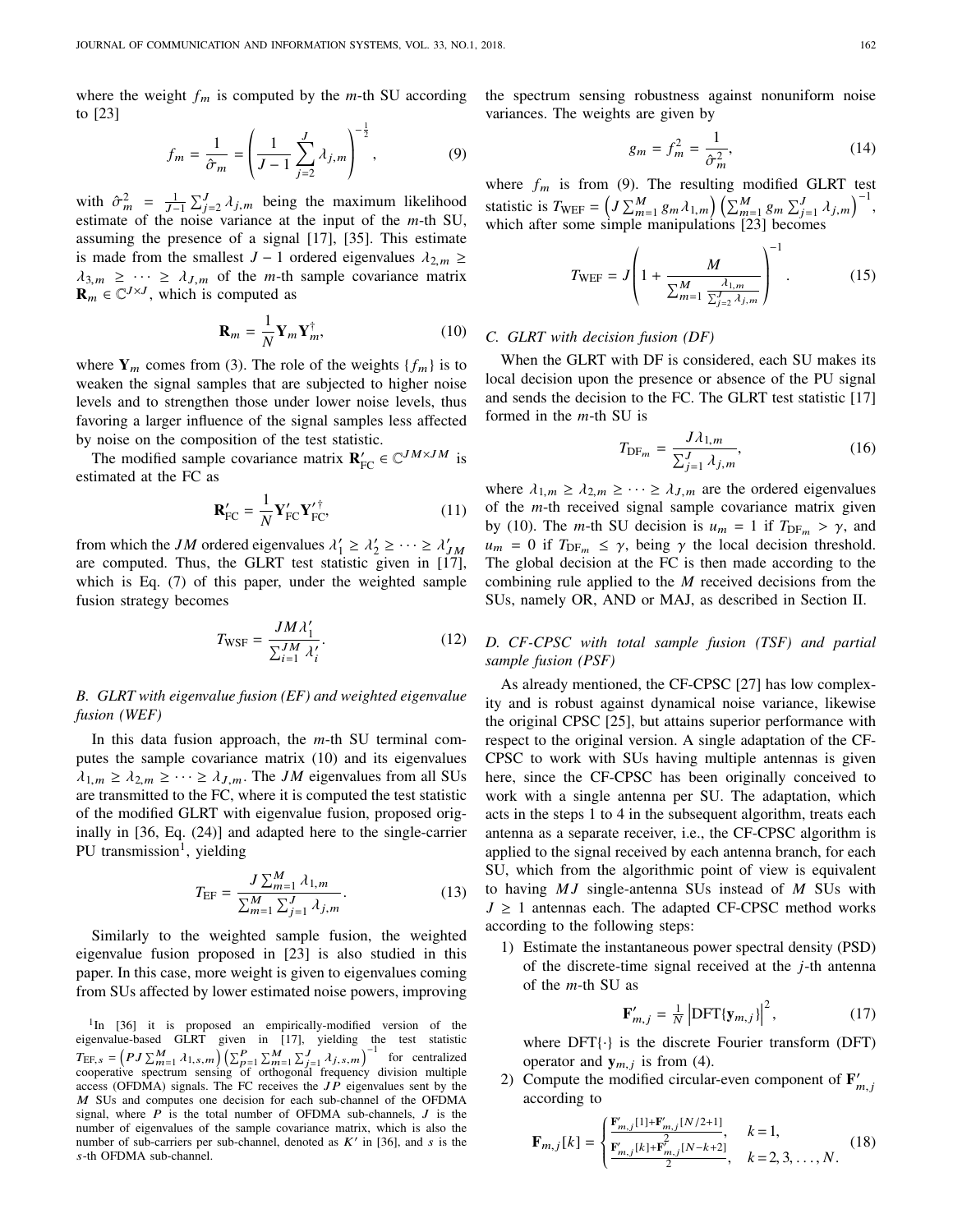3) Divide the sensed band into *L* sub-bands and compute the signal power in the  $\ell$ -th sub-band,  $\ell = 1, 2, \ldots, L$ , as

$$
F_{\ell_{m,j}} = \sum_{k=1}^{V} \mathbf{F}_{m,j} \left[ (\ell - 1) V + k \right],\tag{19}
$$

where  $V = N/(2L)$ .

4) Compute the total signal power in the sensed band,

$$
F_{\text{full}_{m,j}} = \sum_{k=1}^{N/2} \mathbf{F}_{m,j}[k].
$$
 (20)

5) Compute the average of the ratio  $F_{\ell_{m,j}}/F_{\text{full}_{m,j}}$ , where the noise variance influence is canceled-out vielding the noise variance influence is canceled-out, yielding

$$
r_{m,\ell} = \frac{1}{J} \sum_{j=1}^{J} F_{\ell_{m,j}} / F_{\text{full}_{m,j}}.
$$
 (21)

We emphasize that  $(21)$  is a more general computation in comparison with the corresponding one defined in [\[27\]](#page-12-9), since here it is assumed that each SU has  $J \geq 1$  antennas  $(r_{m,\ell} = F_{\ell_m}/F_{\text{full}_m}$  in [\[27\]](#page-12-9), since  $J = 1$  for each SU).

6) For both the partial and the total sample fusion strategies, the adapted CF-CPSC test statistic for the  $\ell$ -th subband is formed at the FC, yielding

<span id="page-5-4"></span>
$$
T_{\text{TSF/PSF}_{\ell}} = \frac{1}{M} \sum_{m=1}^{M} r_{m,\ell}.
$$
 (22)

In TSF, the digitized samples from all vectors  $y_{m,i}$  are transmitted to the FC (see step 1), where all computations regarding the CF-CPSC method are carried-out. In PSF, the variables  $r_{m,\ell}$  are computed by the SUs, then digitized and transmitted to the FC, thus transferring to the SUs most of the computations. On the other hand, less report channel data traffic is needed in PSF when compared to TSF.

7) Compare the test statistics with a global decision threshold  $\gamma$  to reach the decision on the occupation state of the  $\ell$ -th sub-band, that is,

$$
\begin{cases}\nT_{\text{TSF/PSF}_{\ell}} < \gamma, \quad \text{decide } \mathcal{H}_0 \text{ for } \ell\text{-th sub-band} \\
T_{\text{TSF/PSF}_{\ell}} \geq \gamma, \quad \text{decide } \mathcal{H}_1 \text{ for } \ell\text{-th sub-band}\n\end{cases}.\n\tag{23}
$$

8) Finally, make the global decision on the occupation of the sensed band according to

All sub-bands decided 
$$
\mathcal{H}_0
$$
,  $\mathcal{H}_0$  (24)  
One or more sub-bands decided  $\mathcal{H}_1$ ,  $\mathcal{H}_1$ .

## IV. PERFORMANCE RESULTS AND DISCUSSIONS

<span id="page-5-0"></span>In this section we present several MATLAB® simulation results regarding the global performance of the spectrum sensing in terms of ROCs. The aim of these results is to show the influence of having SUs under uniform and dynamicalnonuniform noise variances, as well as under different SNRs due to different distances from the PU transmitter, and different system parameters. Different sets of system parameters are explored, not necessarily but intensionally keeping some level of similarity with the parameters adopted in [\[1\]](#page-11-1), since this paper is as an extension of it. The authors attest, however, that all the analyses discussed here could be made for any different and uncorrelated set of the system parameters considered here or in [\[1\]](#page-11-1). The GLRT and the CF-CPSC are analyzed under all fusion rules described in Section [III.](#page-3-0)

In the case of uniform noise condition, the noise power for all SUs was  $\sigma_m^2 = 1$ , and the PU signal power was set according to the desired average SNR in each SU. In the according to the desired average SNR in each SU. In the nonuniform-dynamical noise condition, the noise power was varied uniformly within  $\pm 80\%$  around the average  $\overline{\sigma}_{m}^{2} = 1$ ,<br>that is  $\sigma_{m}^{2} \approx 9410.2 \pm 81$ . The variations occur among SUs that is,  $\sigma_m^2 \sim \mathcal{U}[0.2, 1.8]$ . The variations occur among SUs and from one sensing interval to the next and from one sensing interval to the next.

<span id="page-5-1"></span>It is important to highlight that the uniform distribution for the noise variance fluctuations in each SU was chosen here for simplicity; other distributions could be adopted as well, for instance some distribution based on field measurements or on device-dependent models.

The average signal power received by the *m*-th SU was computed according to

$$
P_m = \overline{\sigma}_m^2 \times 10^{SNR_m/10} = 10^{SNR_m/10},\tag{25}
$$

with the average SNR in each SU configured according to Table [I.](#page-5-2) In this table, the SNRs are shown for  $M = 3$  SUs equipped with  $J = 6$  antennas each, and for  $M = 6$  SUs with  $J = 3$  antennas. Notice that the average of the SNR values is −10 dB, which represents a challenging situation from the perspective of the spectrum sensing. For instance, the IEEE 802.22 WRAN standard [\[28\]](#page-12-10), [\[29\]](#page-12-11) determines that the sensors have to detect very weak primary signals, for instance with power level of −114 dBm, with a probability of detection of <sup>0</sup>.9, which represents a low SNR situation for this target performance.

<span id="page-5-2"></span>TABLE I: Average SNRs for the SUs, assuming  $M = 3$  SUs having  $J = 6$  antennas each, and  $M = 6$  SUs having  $J = 3$  antennas each.

| $m = 1$ $m = 2$ $m = 3$ $m = 4$ $m = 5$ $m = 6$<br>$M = 3$<br>$-10$<br>$M = 6$<br>$-15$<br>$-13$ | SNR for the $m$ -th SU, dB |  |  |  |  |  |  |
|--------------------------------------------------------------------------------------------------|----------------------------|--|--|--|--|--|--|
|                                                                                                  |                            |  |  |  |  |  |  |
|                                                                                                  |                            |  |  |  |  |  |  |
|                                                                                                  |                            |  |  |  |  |  |  |

The PU transmitted signal vector **x** was configured to simulate base-band binary phase-shift keying (BPSK) symbols [\[37\]](#page-12-19), each one represented by 5 samples. The channel between the PU transmitter and the receivers of the SUs was set to simulate a slow, multi-path frequency-selective Rayleigh fading according to the delay profile given in Table [II,](#page-5-3) which follows the IEEE 802.22 standard for WRAN scenarios [\[28\]](#page-12-10), [\[29\]](#page-12-11). In other words, the vectors  $\mathbf{h}_{m,j}$  that model the channels<br>between the PU transmitter and the *i*-th entenne of the *m*-th between the PU transmitter and the *j*-th antenna of the *m*-th SU are composed of elements following a complex Gaussian distribution whose power gain is determined from Table [II.](#page-5-3) The overall power gain was then normalized to unit.

<span id="page-5-3"></span>TABLE II: Delay profile of the PU-SU multi-path fading channel.

| Path index          |  |  |  |
|---------------------|--|--|--|
| Path delay, $\mu s$ |  |  |  |
| Path gain, dB       |  |  |  |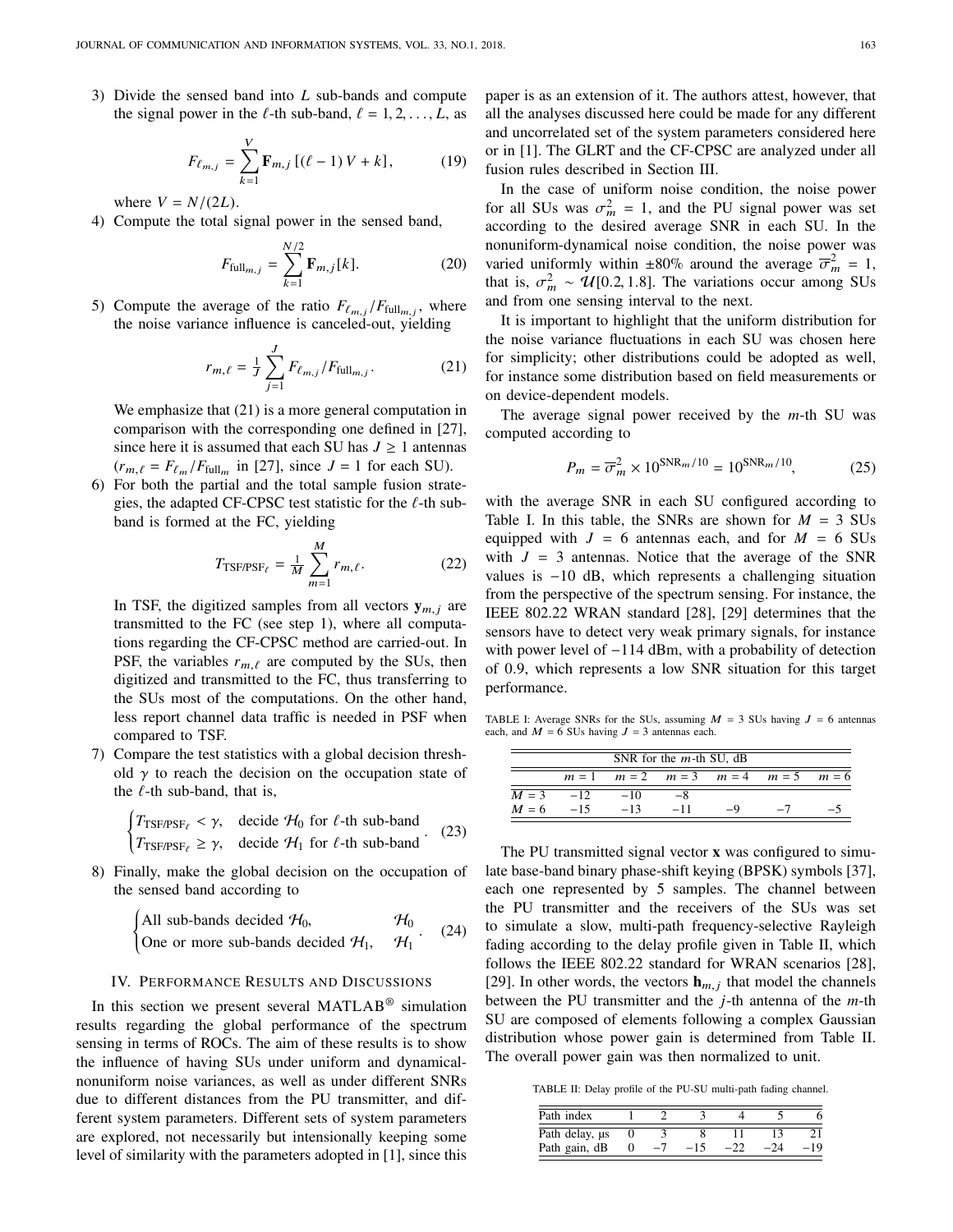Each pair of global  $P_{fa}$  and  $P_d$  in the ROC curves presented hereafter was generated from <sup>100</sup>,<sup>000</sup> Monte Carlo runs comprising the events: primary signal transmission, spectrum sensing, fusion and global decision. The PU signal activity was simulated by means of a Bernoulli random variable with probability of success equal to <sup>0</sup>.5, yielding a 50% PU signal duty-cycle.

In the case of the CF-CPSC, the number of sub-bands dividing the sensed band was set to  $L = 5$ .

The report channel was assumed perfect, meaning that no transmission errors were caused to the information sent by the SUs to the FC in any of the fusion strategies.

Figure [1](#page-7-0) shows performance results for the GLRT and the CF-CPSC under nonuniform non-dynamical noise condition, with noise variances randomly selected but constant over all sensing intervals. This non-dynamical noise variance approach was adopted in [\[1\]](#page-11-1), but can lead to non-general conclusions regarding absolute or relative performances, because the curve positions may change significantly from a given realization of the set of noise variances to another, even if the average variance is maintained. This is demonstrated by the noticeable difference between the results in Fig. [1\(](#page-7-0)a) with respect to those in Fig. [1\(](#page-7-0)b). These results were obtained assuming  $M = 3$  SUs with  $J = 6$  antennas each,  $N = 30$  received signal samples per antenna in each sensing interval, yielding  $JN = 180$  samples per SU, noise variances  $(\sigma_1^2, \sigma_2^2, \sigma_3^2) = (1.75, 0.3, 0.95)$  in the case of Fig. 1(a) and  $(\sigma_1^2, \sigma_2^2, \sigma_3^2) = (1.1, 1.2, 0.7)$  in the case case of Fig. [1\(](#page-7-0)a) and  $(\sigma_1^2, \sigma_2^2, \sigma_3^2) = (1.1, 1.2, 0.7)$  in the case<br>of Fig. 1(b). Notice that the average noise variance among the of Fig. [1\(](#page-7-0)b). Notice that the average noise variance among the SUs is equal to 1. The average variance for the *m*-th SU in several random realizations of such sets of variances over time would be  $\overline{\sigma}_m^2 = 1$ , yielding those SNRs in Table [I,](#page-5-2) i.e., -12,<br>-10 and -8 dB. However, the actual SNRs achieved by fixing −10 and −8 dB. However, the actual SNRs achieved by fixing the above noise variances over time are <sup>−</sup>14.43, <sup>−</sup>4.<sup>77</sup> and <sup>−</sup>7.<sup>78</sup> dB (−8.<sup>99</sup> dB on average) for Fig. [1\(](#page-7-0)a) and <sup>−</sup>12.41, <sup>−</sup>10.<sup>79</sup> and <sup>−</sup>6.<sup>45</sup> dB (−9.<sup>88</sup> dB on average) for Fig. [1\(](#page-7-0)b).

From the results in Fig. [1](#page-7-0) one can notice that not only the performances of all techniques have changed from Fig. [1\(](#page-7-0)a) to Fig. [1\(](#page-7-0)b), but also the ranking has changed. This can be observed, for instance, in the case of the GLRT with DF and combining rule MAJ, whose performance is better than the GLRT with EF and the GLRT with SF in Fig. [1\(](#page-7-0)a), but is worse than these two in Fig. [1\(](#page-7-0)b). As another example, in Fig. [1\(](#page-7-0)a) the GLRT with SF is the worst, but in Fig. [1\(](#page-7-0)b) it is only outperformed by the GLRT with WSF and the CF-CPSC. The same behavior can be observed in the case of the GLRT with DF and combining rule AND, for which the performance overcomes the GLRT with SF in Fig. [1\(](#page-7-0)a), but is far below it in Fig. [1\(](#page-7-0)b).

The results in Fig. [1](#page-7-0) bring out the important conclusion that it is not encouraged to assess the spectrum sensing performance under nonuniform noise conditions by keeping the noise variances unchanged from one sensing interval to the next, unless this behavior is intended to mimic some particular scenario that will actually happen in practice or is worth analyzing for some specific purpose. Nonetheless, this fixed noise variance condition is still useful for determining to which extent a given technique is robust against nonuniform noise. However, not a single result should be used. For instance, a record of the average performances and their variations over several realizations of the noise powers is capable of reveal the specific degree of robustness of the techniques.

Table [III](#page-6-0) shows averages and standard deviations of the area under the ROC curve (AUC) for each technique under analysis, and the performance ranking. The top-three are emphasized in bold. The AUCs were obtained from 5000 uniformly-distributed realizations of the noise variances in the interval [0.2, <sup>1</sup>.8], under the same system parameters used to plot Fig. [1.](#page-7-0) Each realization of the noise variances was kept unchanged over 1000 sensing intervals. The performance ranking shows that the top-three techniques are the GLRT with WSF, the CF-CPSF with TSF and PSF, and the GLRT with WEF (which has attained roughly the same performance of the GLRT with DF OR). The poorest performance was achieved by the GLRT with DF AND. On the other hand, it can be seen that the most robust technique is the CF-CPSC, for which the smallest standard deviation of the AUCs has been achieved. The CF-CPSC is closely followed by the GLRT with WSF and the GLRT with DF AND. The less robust technique is the GLRT with DF OR. From Table [III](#page-6-0) it can also be concluded that none of the techniques under analysis wins over the others in terms of both the performance and the robustness against nonuniform noise. However, one can clearly notice that the CF-CPSC and the GLRT with WSF are equivalently attractive in terms of these two metrics.

<span id="page-6-0"></span>TABLE III: Averages and standard deviations of AUCs over several realizations of the noise variances. System parameters are those used to plot Fig. [1.](#page-7-0)

|                     | Average AUC; ranking | Std. deviation; ranking |
|---------------------|----------------------|-------------------------|
| GLRT, SF            | 0.8028; 6            | 0.0950:6                |
| <b>GLRT, WSF</b>    | 0.9301; 1            | 0.0659; 2               |
| GLRT, EF            | 0.8209; 5            | 0.0812; 4               |
| <b>GLRT, WEF</b>    | 0.8650; 3            | 0.0977:7                |
| GLRT, DF OR         | 0.8574; 4            | 0.1024; 8               |
| <b>GLRT, DF MAJ</b> | 0.7871; 7            | 0.0875: 5               |
| <b>GLRT, DF AND</b> | 0.6997; 8            | 0.0663; 3               |
| CF-CPSC, TSF/PSF    | 0.9071; 2            | 0.0643:1                |

In practice, the SNR may vary due to the mobility of the SUs (which causes variations in the average received signal power), and due to noise power variations caused by different temperatures to which the SUs are submitted at different locations and in different moments. Thus, to avoid misinterpretations in the spectrum sensing performance analyses and to confer a more practical appeal to them, hereafter it is considered that the noise powers vary from one sensing interval to the next. We refer to this as a nonuniformdynamical noise situation.

Figure [2](#page-8-0) shows the performances of the GLRT and the CF-CPSC under uniform, and nonuniform-dynamical noise conditions, assuming different SNRs among the SUs, as defined in Table [I.](#page-5-2) Different numbers of SUs and antennas are also considered, with a fixed number of samples collected by each SU, i.e.  $JN = 180$  samples. The number of SUs, *M*, and the number of antennas, *J*, per SU were chosen in such a way that the product  $JM = 18$  is fixed for both scenarios. With this constraint it is possible to establish a fair performance comparison from the point of view of the influence of the number of antennas in each SU and the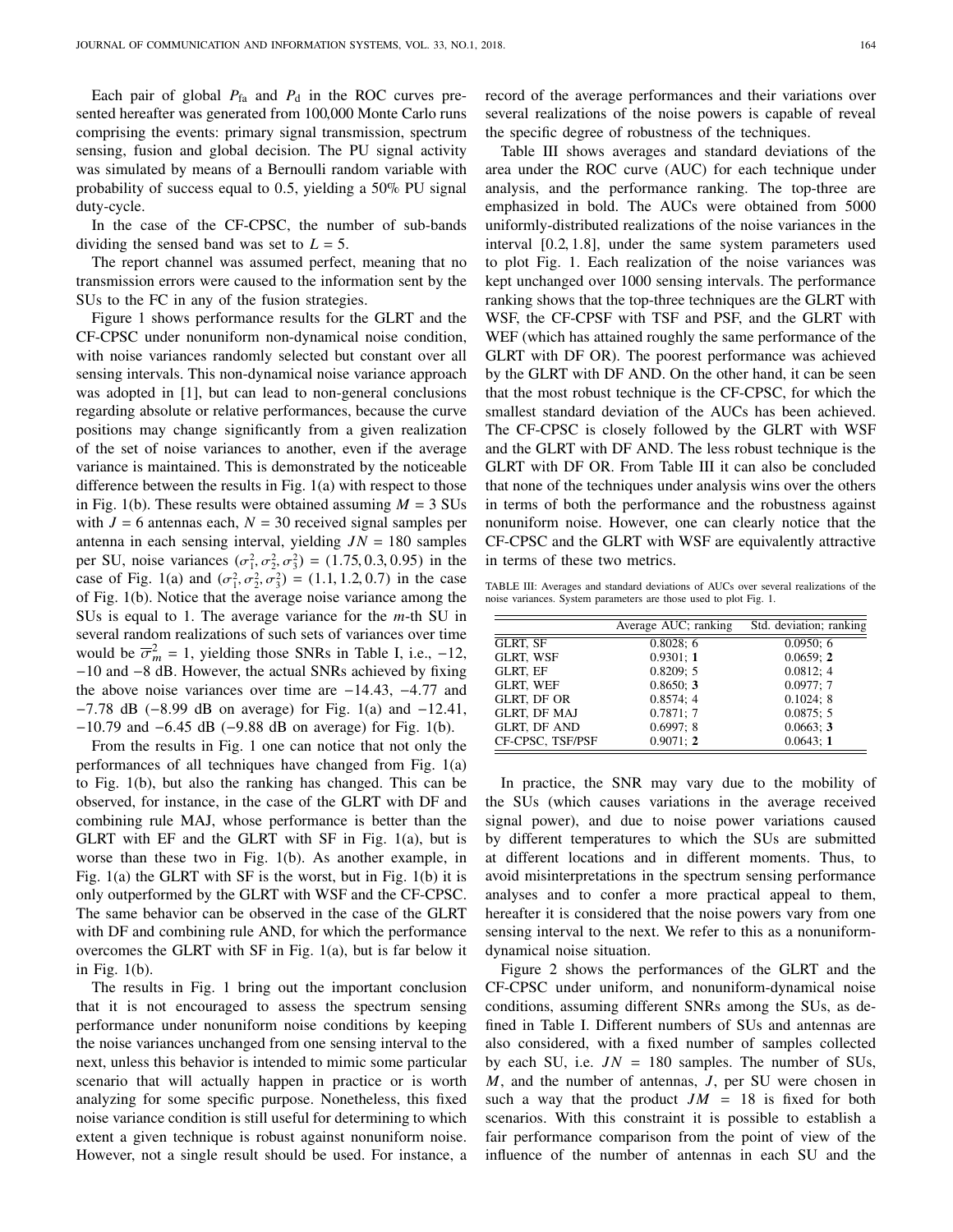<span id="page-7-0"></span>

Fig. 1: Global spectrum sensing performance under nonuniform noise for the CF-CPSC with total sample fusion and partial sample fusion (TSF/PSF), and for the GLRT with sample fusion (SF), weighted sample fusion (WSF), eigenvalue fusion (EF), weighted eigenvalue fusion (WEF), and decision fusion (DF) under the combining rules OR, AND and majority-voting (MAJ), assuming  $M = 3$  SUs with  $J = 6$  antennas each and  $N = 30$  samples per antenna. The noise variances were kept unchanged over all sensing intervals, as in [\[1\]](#page-11-1), a set to  $(\sigma_1^2, \sigma_2^2, \sigma_3^2) = (1.75, 0.3, 0.95)$  in (a) and  $(\sigma_1^2, \sigma_2^2, \sigma_3^2) = (1.1, 1.2, 0.7)$  in (b).

number of cooperating SUs in the secondary network. In other words, it is possible to infer if it is better, in terms of performance, having more SUs with less antennas each or less SUs with more antennas each. One can notice, however, that the same analysis could be performed for other numbers of SUs and antennas per SU, provided that the product *JM* is maintained. Furthermore, the value of  $JM = 18$  was adopted in this paper to maintain coherence with the configurations implemented in the conference paper [\[1\]](#page-11-1), which is the work on which the present research was based. Such a number represents a desired practical scenario in which the number of SUs in cooperation and the number of antennas in each SU are not high.

Figures [2\(](#page-8-0)a) and (b) were built by adopting  $M = 3$  SUs, each containing  $J = 6$  antennas, and  $N = 30$  samples collected in each antenna branch, for the uniform and the nonuniformdynamical noise scenarios, respectively. On the other hand, Figs. [2\(](#page-8-0)c) and (d) were built by adopting  $M = 6$  SUs, each containing  $J = 3$  antennas, and  $N = 60$  samples for each antenna, also for the uniform and for the nonuniformdynamical noise scenarios, respectively. In the uniform noise scenario, i.e., Figs. [2\(](#page-8-0)a) and (c),  $\sigma_m^2 = 1$  for all SUs. In the nonuniform-dynamical noise scenario, i.e. Figs. 2(b) and (d) nonuniform-dynamical noise scenario, i.e., Figs. [2\(](#page-8-0)b) and (d),  $\epsilon_m$   $\epsilon_{m}$   $\epsilon_{m}$ ,  $\epsilon_{m}$  and  $\epsilon_{m}$  are any measured many extrameling to what  $\frac{2}{m} \sim \mathcal{U}_m[0.2, 1.8]$  for any *m*. Notice that, contrasting to what  $\frac{2}{3}$  been observed regarding the results shown in Fig. 1, the average SNR given in Table [I](#page-5-2) for each SU is attained.

From graphs (a) and (b) of Fig. [2,](#page-8-0) one can see that only the GLRT with SF, i.e, the conventional GLRT, has been penalized by the nonuniform-dynamical noise situation. The other techniques benefited from this situation, but in different degrees. Recalling that noise variances are uniformly distributed around 1 among the SUs and over time, the observed improvements can be credited to lower penalties caused by variances above 1 than ameliorations caused by variances below 1. In other words, based on the observation of the simulation results presented in the graphs (a) and (b) of Fig. [2,](#page-8-0) a given noise variance fluctuation above the mean reduces the performance less than what the same fluctuation below the mean improves it. An inverse behavior applies to the SNR when it is not uniform among the SUs.

A similar behavior can be observed from the graphs (c) and (d) of Fig. [2,](#page-8-0) but now with smaller improvements in the nonuniform-dynamical noise condition, with the exception of the GLRT with SF, which again has been strongly penalized. Moreover, a small performance reduction for the GLRT with EF in the nonuniform noise condition is observed, which is credited to the smaller number of antennas (yielding a smaller covariance matrix order) in comparison with the cases considered in graphs (a) and (b).

It can also be noticed from all graphs in Fig. [2](#page-8-0) that the CF-CPSC is intrinsically robust against nonuniform-dynamical noise, as expected. It can also be concluded that the sample and eigenvalue weighting schemes (WSF and WEF, respectively) have brought a remarkable robustness improvement to the GLRT. The larger the noise variance differences, the more effective is the weighting process.

An interesting aspect unveiled by Fig. [2](#page-8-0) is that more SUs with less antennas can yield better performances than less SUs with more antennas. This would be even more emphasized if the SUs were subjected to correlated shadowing, a situation in which the close apart antenna array elements are less efficient in terms of spatial diversity than far apart SUs.

The results in Figs. [1](#page-7-0) and [2](#page-8-0) show that the GLRT with DF and combining rules OR, MAJ and AND achieve quite different performances, which is credited to the higher probabilities of correct local decisions made by the SUs under high SNRs, and the higher probabilities of incorrect local decisions made by the SUs under low SNRs. For instance, notice that the OR rule is superior, since a single SU yielding correct decisions more frequently (under high SNR) is enough for improving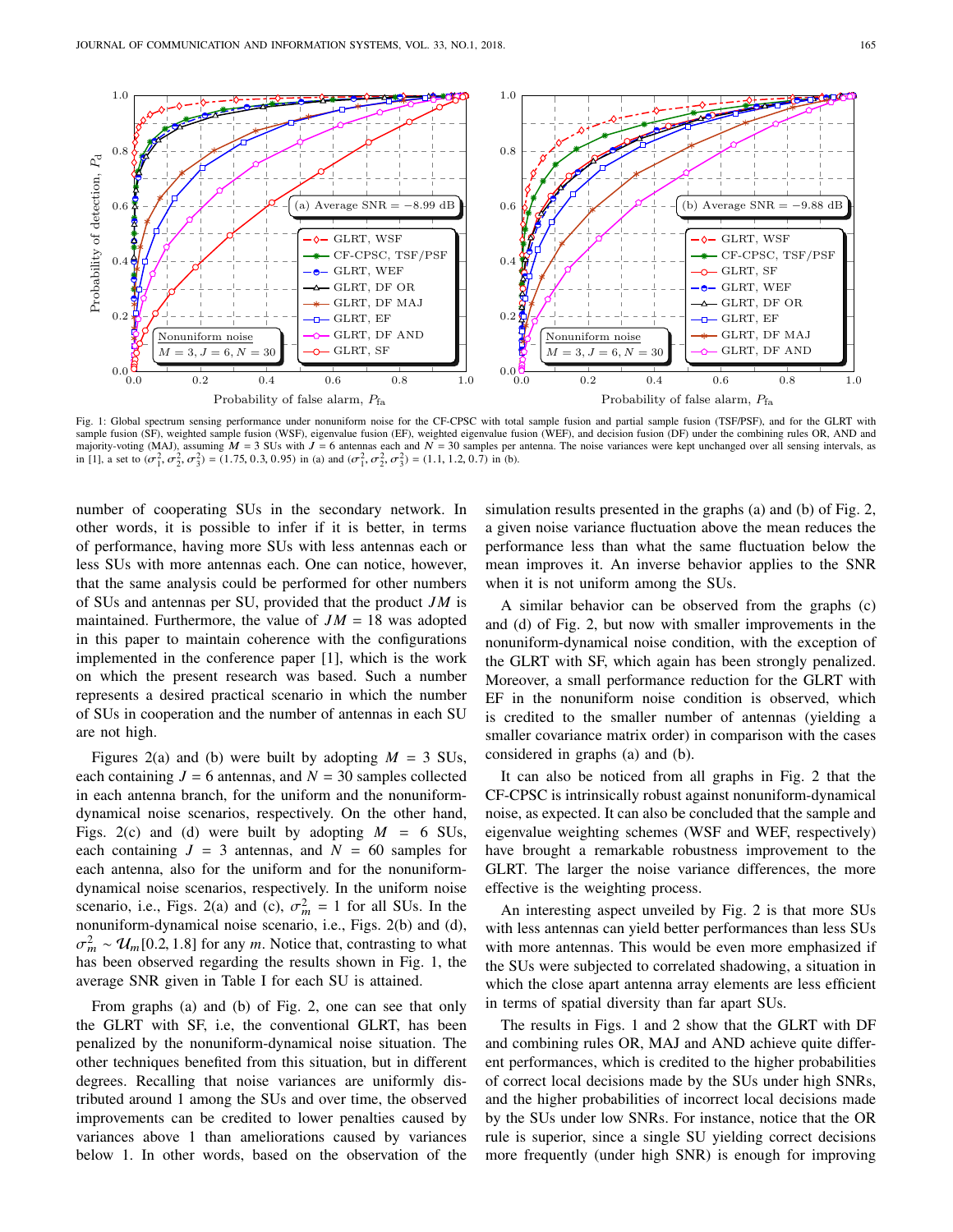<span id="page-8-0"></span>

Fig. 2: Global spectrum sensing performance under uniform noise and nonuniform-dynamical noise for the CF-CPSC with total sample fusion and partial sample fusion (TSF/PSF), and for the GLRT with sample fusion (SF), weighted sample fusion (WSF), eigenvalue fusion (EF), weighted eigenvalue fusion (WEF), and decision fusion (DF) under the combining rules OR, AND and majority-voting (MAJ). Graphs (a) and (b) are for  $M = 3$ ,  $J = 6$ ,  $N = 30$ . Graphs (c) and (d) are for  $M = 6$ ,  $J = 3$ ,  $N = 60$ . In the nonuniform-dynamical noise scenario, noise variances are uniformly distributed among SUs and independently varied from one sensing interval to the next.

the global decision accuracy, because a single correct decision determines the correctness of the global decision. On the other hand, a single SU yielding incorrect decisions more frequently (low SNR) is enough for reducing the global decision accuracy in the case of the AND rule. The MAJ is in-between these two extreme cases, since a correct global decision is reached based on the majority of the correct decisions made by the SUs.

From the pair of graphs (a,b) to the pair (c,d) of Fig. [2](#page-8-0) it can be noticed that all techniques, except the GLRT with DF AND, have improved their performances. The reason for the unaltered performance of the GLRT with DF AND can be explained in light of the previous paragraph. The improvement achieved by the other techniques can be justified by the following arguments: i) the product *JM* is fixed, which means that the diversity effect is the same in both cases; ii) the reduction in the order  $J \times J$  of the sample covariance matrix from  $(a,b)$  to  $(c,d)$  is somewhat compensated for by the increased number *N* of samples used to estimate this matrix

from  $(a,b)$  to  $(c,d)$  in the DF, EF and WEF schemes; iii) the remaining schemes make use of a fixed number NJ of samples, which put them into the same situation from  $(a,b)$  to (c,d); iv) thus, the improvements are credited to the alreadymentioned unbalanced influence of the nonuniform SNRs, i.e., an SNR shift above the mean improves the performance less than what the same shift below the mean reduces it (notice from Table [I](#page-5-2) that the SNR shifts above and below the mean −10 dB are the same for the two cases analyzed).

Table [IV](#page-9-1) lists the techniques and their relative positions ranked according to the ROC metric extracted from Fig. [2,](#page-8-0) that is, the performance of a given technique is superior with respect to another one if, for a given probability of false alarm, it attains the highest probability of detection. The bold-faced numbers highlight the top-three techniques in each condition. It can be seen that the top-three are the same for  $M = 3$ and  $J = 6$  and for  $M = 6$  and  $J = 3$ . The ranking has changed from the uniform noise to the nonuniform-dynamical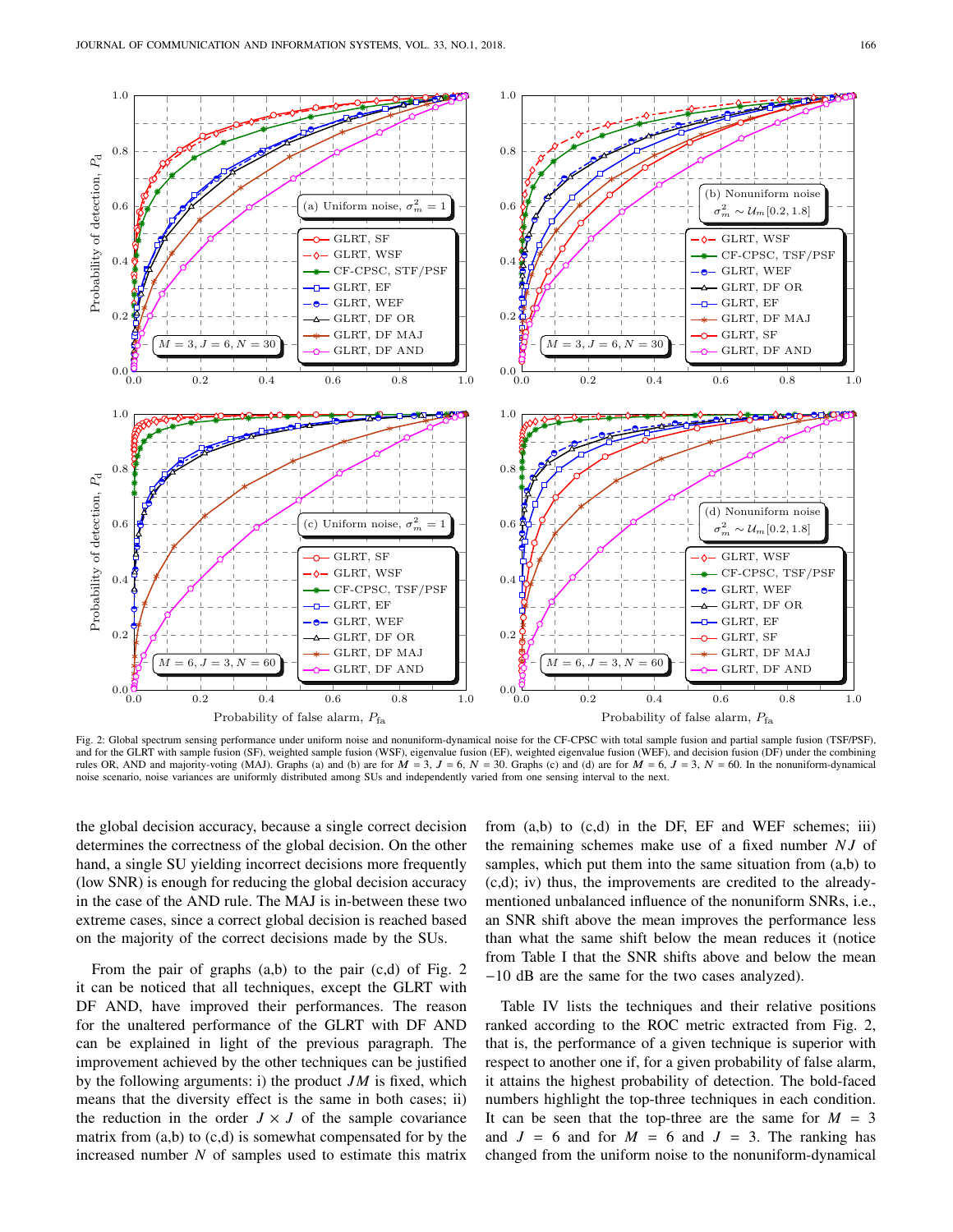noise condition, as well as the performance shifts. The poorest performance in all situations was attained by the GLRT with DF and combining rule AND, and the largest performance shift was demonstrated by the GLRT with SF. The smallest shift was achieved by the GLRT with WSF, closely followed by the GLRT with EF and the CF-CPSC. Notice that the topthree performances shown in the third column of Table [IV](#page-9-1) are the same as those unveiled by the average AUCs in Table [III,](#page-6-0) which was constructed under the same settings, but used the average AUC instead of the absolute ROC position for establishing the relative performance positions. Changes in some ranking positions in Table [IV](#page-9-1) with respect to the performance ranking in Table [III](#page-6-0) are credited to normal statistical fluctuations of the Monte Carlo simulation results.

<span id="page-9-1"></span>TABLE IV: ROC performance ranking of the techniques under analysis in the uniform, and nonuniform-dynamical noise conditions. Bold-faced numbers highlight the top-three techniques in each condition.

|                     | Uniform noise |                   | Nonuniform noise        |         |
|---------------------|---------------|-------------------|-------------------------|---------|
|                     |               |                   | $M = 3$ $M = 6$ $M = 3$ | $M = 6$ |
|                     |               | $J=6$ $J=3$ $J=6$ |                         | $J = 3$ |
| GLRT, SF            |               |                   |                         |         |
| GLRT, WSF           |               |                   |                         |         |
| <b>GLRT, EF</b>     |               |                   |                         |         |
| <b>GLRT, WEF</b>    |               |                   |                         |         |
| GLRT, DF OR         |               |                   |                         |         |
| <b>GLRT, DF MAJ</b> |               |                   |                         |         |
| <b>GLRT, DF AND</b> |               |                   |                         |         |
| CF-CPSC, TSF/PSF    |               |                   |                         |         |

The ROC performance analysis was also undertaken for the case in which the channels between the PU transmitter and the receivers of the SUs are considered flat instead of frequencyselective. The corresponding ROC results are not presented for the sake of conciseness, and because they would not bring any relevant information besides the following ones: the performances of all techniques improve from the frequencyselective to the flat fading channel, as expected, maintaining the ranking. The CF-CPSC is less sensitive to the channel model, meaning that its performance changes slightly from the frequency-selective to the flat fading condition. The sensitivity of the CF-CPSC is lower when the number of SUs is  $M = 6$ than when  $M = 3$ . If the SNRs among the receivers of the SUs are considered uniform, the performances of all techniques reduce slightly when  $M = 3$ ,  $J = 6$ . A more noticeable reduction, though still small, occurs when  $M = 6$ ,  $J = 3$ . The exception is the GLRT with DF and combining rule AND, for which the performance practically does not change from the uniform to the nonuniform SNR condition.

# <span id="page-9-0"></span>V. TRADE-OFF AMONG PERFORMANCE, REPORTING CHANNEL TRAFFIC AND COMPUTATIONAL COMPLEXITY

As far as the volume of data traffic over the report channel is concerned, the GLRT with SF is equivalent to the GLRT with WSF, and the GLRT with EF is equivalent to the GLRT with WEF, since the weighting operation does not influence the traffic because it is implemented by the SUs in both cases, just producing modified samples and eigenvalues to be transmitted to the FC. We highlight that the weighting operation of the GLRT with WEF can be applied directly by the FC, what can be concluded from [\(15\)](#page-4-3).

In the case of the GLRT with SF/WSF, the *M* SUs, each having *J* antennas, collect *N* samples per antenna, yielding *M JN* samples that are subsequently sent to the FC. Since in practice the real and imaginary parts of the sample values are treated by the two branches of a quadrature transceiver, each branch will apply a *b*-bit quantization process, yielding a total of 2*bM JN* bits reported to the FC in each sensing round.

In GLRT with EF/WEF, each SU computes *J* eigenvalues of the received signal sample covariance matrix of order  $J \times J$ , and transmits these eigenvalues or their weighted versions to the FC. Assuming the same number *b* of quantization bits, the total data traffic reported to the FC is *bM J* bits per sensing round. Notice that the EF/WEF yields <sup>2</sup>*bM JN*/*bM J* <sup>=</sup> <sup>2</sup>*<sup>N</sup>* times less bits than the SF/WSF.

For the CF-CPSC with TSF, the test statistic is completely implemented at the FC from the samples sent by the SUs. Thus, the report channel traffic per sensing round is the same as in the case of the SF/WSF, that is, 2*bM JN* bits.

In the case of the CF-CPSC with PSF, the values of  $r_{m,\ell}$ in [\(22\)](#page-5-4) are computed by the *m*-th SU for all sub-bands  $\ell =$ <sup>1</sup>, <sup>2</sup>, . . ., *<sup>L</sup>*. The *M L* resulting values are transmitted to the FC, where the final test statistic is formed. Thus, the report channel traffic is *bM L* bits per sensing round.

The ratio between the report channel traffics of the GLRT with SF/WSF and the CF-CPSC with PSF is <sup>2</sup>*bM JN*/*bM L* <sup>=</sup> <sup>2</sup>*JN*/*L*, meaning that the latter saves more report channel resources if  $L < 2JN$ , which can be easily accomplished in practice. On the other hand, the ratio between the traffics of the GLRT with EF/WEF and the CF-CPSC with PSF is  $bMJ/bML = J/L$ , meaning that the latter saves more report channel resources if  $L < J$ , which is not impossible to achieve in practice (recall that in the simulation results we have considered  $L = 5$ , and  $J = 6$  or  $J = 3$ ).

In what concerns the GLRT with all decision fusion schemes, namely the DF with OR, AND and MAJ rules, only *M* bits are transmitted to the FC per sensing round, yielding the smallest report channel traffic. The GLRT with SF/WSF and the GLRT with EF/WEF reach a traffic that is  $2bM JN/M = 2bJN$  and  $bM J/M = bJ$  times higher, respectively. The CF-CPSC with PSF achieves a traffic ratio of *bM L*/*<sup>M</sup>* with respect to the DF strategies, occupying more report channel resources, since *bL* > <sup>1</sup> by definition.

To facilitate comparisons, Table [V](#page-9-2) summarizes the above total number of bits transmitted to the FC for each technique, as well as the associated traffic ratios.

<span id="page-9-2"></span>TABLE V: Total number of reported bits and traffic ratios. ① GLRT with SF/WSF and CF-CPSC with TSF;  $\textcircled{2}$  GLRT with EF/WEF;  $\textcircled{3}$  CF-CPSC with PSF;  $\textcircled{4}$  GLRT with DF. The row and column heads are the technique and the corresponding number of bits.

| Traffic ratios (rows divided by columns) |                 |               |               |       |  |  |
|------------------------------------------|-----------------|---------------|---------------|-------|--|--|
|                                          | $(1)$ , $2bMJN$ | $(2)$ , $bMJ$ | $(3)$ , $bML$ | 4). M |  |  |
| $(1)$ , $2b$ <i>MJN</i>                  |                 | 2N            | 2JN/L         | 2bJN  |  |  |
| (2), bMJ                                 | 1/2N            |               | J/L           | b.I   |  |  |
| $(3)$ , $bML$                            | L/2JN           | L/J           |               | bL    |  |  |
| 4). M                                    | 1/2bJN          | 1/bJ          | 1/bL          |       |  |  |
|                                          |                 |               |               |       |  |  |

A numerical example might be of further help at this point. Assume that the analog quantities to be reported are digitized with  $b = 4$  bits, and that the techniques  $\odot$  (GLRT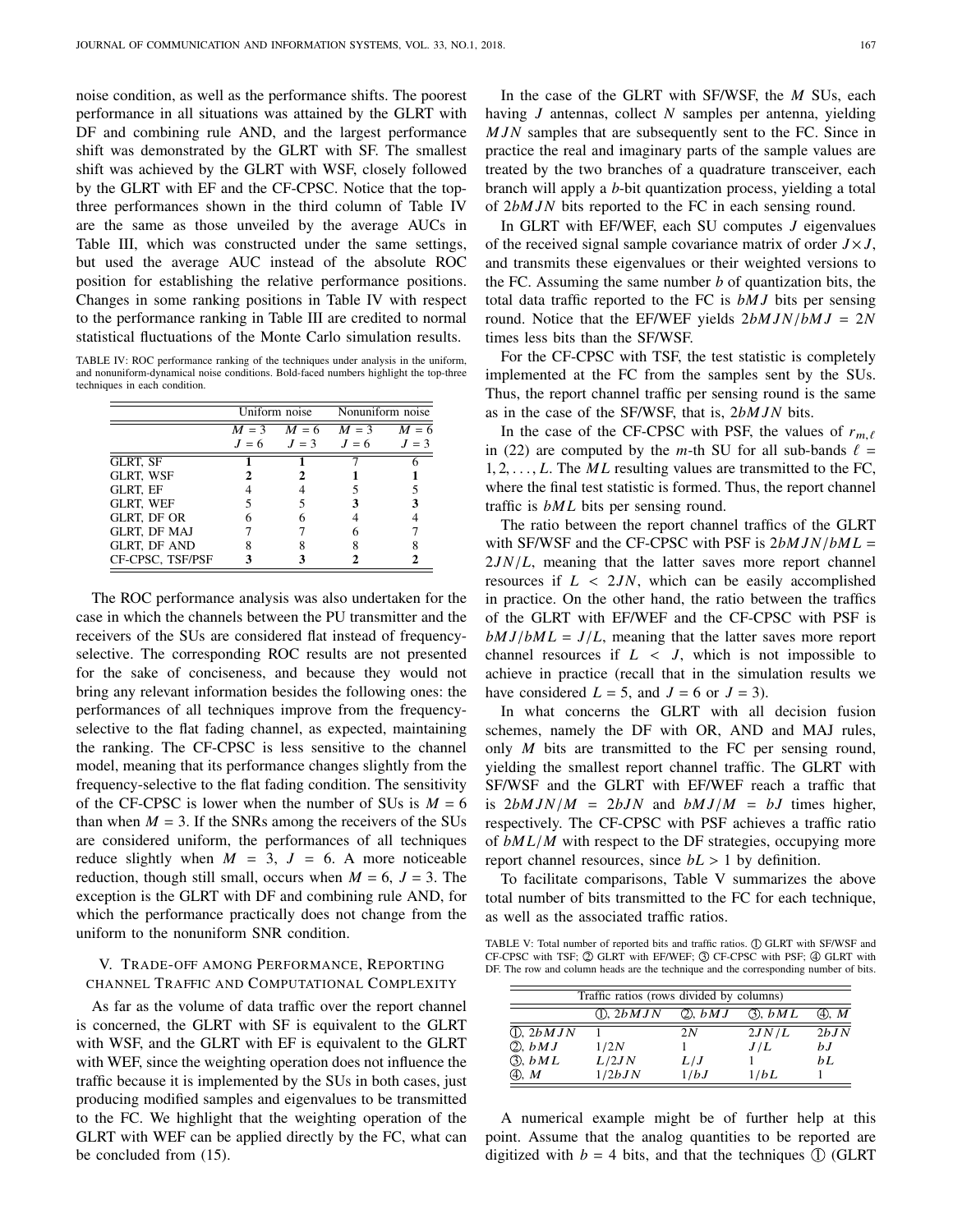with SF/WSF and CF-CPSC with TSF) apply quadrature phase-shift keying (QPSK) modulation [\[37\]](#page-12-19) in the report transmissions, so that each symbol carries one bit related to the real part of a sample value, and the other related to the imaginary part. Consider that the techniques  $Q$  (GLRT with EF/WEF),  $\circled{3}$  (CF-CPSC with PSF) and  $\circled{4}$  (GLRT with DF) apply BPSK modulation for the report channel transmissions. The two system configurations analyzed in Section [IV](#page-5-0) were  $M = 3$ ,  $J = 6$ ,  $N = 30$ , and  $M = 6$ ,  $J = 3$ ,  $N = 60$ . The number of sub-bands in the CF-CPSC was  $L = 5$ . Adopting these configurations, the number of symbols transmitted to the FC per sensing round and the associated traffic ratios determined according to Table [V](#page-9-2) are shown in Tables [VI](#page-10-0) and [VII,](#page-10-1) respectively.

<span id="page-10-0"></span>TABLE VI: Total number of modulation symbols and traffic ratios. ① GLRT with SF/WSF and CF-CPSC with TSF;  $Q$  GLRT with EF/WEF;  $Q$  CF-CPSC with PSF; 4 GLRT with DF. The row and column heads are the technique and the corresponding number of symbols, for  $M = 3$ ,  $J = 6$  and  $N = 30$ .

| Traffic ratios (rows divided by columns) |          |         |        |       |  |  |
|------------------------------------------|----------|---------|--------|-------|--|--|
|                                          | (D. 2160 | (2), 72 | 3), 60 | 4). 3 |  |  |
| ①, 2160                                  |          | 30      | 36     | 720   |  |  |
| (2), 72                                  | 1/30     |         | 6/5    | 24    |  |  |
| (3), 60                                  | 1/36     | 5/6     |        | 20    |  |  |
| 4). 3                                    | 1/720    | 1/24    | 1/20   |       |  |  |
|                                          |          |         |        |       |  |  |

<span id="page-10-1"></span>TABLE VII: Total number of modulation symbols and traffic ratios.  $\textcircled{1}$  GLRT with SF/WSF and CF-CPSC with TSF;  $\textcircled{2}$  GLRT with EF/WEF;  $\textcircled{3}$  CF-CPSC with PSF;  $\textcircled{4}$ GLRT with DF. The row and column heads are the technique and the corresponding number of symbols for  $M = 6$ ,  $J = 3$  and  $N = 60$ .

| Traffic ratios (rows divided by columns) |           |       |             |       |  |  |
|------------------------------------------|-----------|-------|-------------|-------|--|--|
|                                          | (1). 4320 | ②. 72 | $(3)$ , 120 | 4). 6 |  |  |
| (I), 4320                                |           | 60    | 36          | 720   |  |  |
| Q, 72                                    | 1/60      |       | 3/5         | 12    |  |  |
| 3), 120                                  | 1/36      | 5/3   |             | 20    |  |  |
| ). 6                                     | 1/720     | 1/12  | 1/20        |       |  |  |
|                                          |           |       |             |       |  |  |

From Tables [VI](#page-10-0) and [VII](#page-10-1) one can conclude that it is better to have more SUs (large *M*) with less antennas (small *J*) than less SUs with more antennas if the report channel traffic is analyzed solely, except in the case of the technique  $\mathcal{Q}$  (GLRT) with EF/WEF), in which the number of eigenvalues sent to the FC does not change if the product *M J* is maintained. Nonetheless, the diversity gain produced with multiple antennas might be far below the diversity gain produced by spatially separated SUs, especially in scenarios of spatially-correlated shadowing.

The high number of symbols transmitted when the sample fusion  $\Phi$  is adopted highlights an important drawback of this scheme. The techniques  $\mathcal{D}$  (GLRT with EF/WEF) and  $\mathcal{D}$  (CF-CPSC with PSF) are similar and considerably better in terms of the volume of report channel traffic when compared to  $(1)$ , but still occupy significantly more report channel resources when compared with the decision fusion scheme adopted by the technique  $\Phi$  (GLRT with DF).

Regarding the computational complexity, the techniques differ in terms of the amount of computations and the number of samples stored and processed. For the GLRT with SF and the CF-CPSC with TSF, most of the computational burden is located at the FC, since it has to process 2*bM JN* bits. In the case of the GLRT with SF, the FC has to build the sample covariance matrix and estimate  $JM = 18$  eigenvalues to compute the test statistic [\(7\)](#page-3-4), subsequently making the global decision. For the CF-CPSC with TSF, the algorithm processes the same number of samples to yield the test statistic [\(22\)](#page-5-4) and the subsequent global decision. As highlighted in [\[25\]](#page-12-7), the computational complexities for estimating the eigenvalues in the GLRT and for working with the Fourier transformations used by the CF-CPSC are comparable, with a small advantage of the CF-CPSC. It is worth noticing that, for these two techniques, the computational burden in the SUs is low, since they have only to digitize and transmit the sample values.

Considering the GLRT with WSF, the computational complexity at the FC is even higher than in the case of the GLRT with SF, since the calculation and application of the weights [\(9\)](#page-4-2) are additional to the computations of the GLRT with SF, before the test statistic [\(12\)](#page-4-4) is formed.

The computational complexity of the SUs increases with respect to the previous cases when the GLRT with EF or WEF is applied, since each SU must handle the *JN* sample values to build its sample covariance matrix. On the other hand, the computational burden of the FC is reduced, since it has to handle only *bM J* bits and compute the test statistic [\(13\)](#page-4-5) or [\(15\)](#page-4-3). Notice that no significant additional burden due to the computation of the weights is needed in the case of the GLRT with WEF with respect to the EF, since all eigenvalues are already available to the FC.

For the CF-CPSC with PSF, the computational burden is shifted from the FC to the SUs, where the partial statistics [\(21\)](#page-5-1) are computed. The FC receives these statistics and just have to compute [\(22\)](#page-5-4) and make the global decision.

The GLRT with DF is advantageous in terms of report channel traffic, but this is the technique with the highest computational complexity in the SUs, since each one has to compute the test statistic [\(16\)](#page-4-6) for subsequent local decision and transmission to the FC. Then, one must trade the report traffic against the complexity. The former is more relevant in networks with limited report channel resources, which is aggravated when the number of SUs in cooperation increases. The latter is more relevant when lightweight and low power consumption of the SU terminals are desired.

The global spectrum sensing performance must also be included in the trade-off analysis. For example, the CF-CPSC with PSF achieves good performances and robustness against nonuniform noise powers and SNRs, demanding less report channel traffic with respect to the GLRT with SF/WSF and comparable traffic with respect to the GLRT with EF/WEF.

When high spectrum sensing performance as well as low complexity of the SUs are targeted, no matter the report channel traffic and the robustness under nonuniform noise and SNRs, the GLRT with WSF is an attractive solution. If the complexity of the SUs can be increased, the GLRT with WEF will bring robustness against nonuniform noise and SNRs.

On the other hand, the attractiveness of the GLRT with DF with respect to the low report channel traffic is somehow blurred by the poor performances of the DF under the MAJ and the AND combining rules.

The GLRT with SF is the less attractive solution in the nonuniform noise scenario due to its strong performance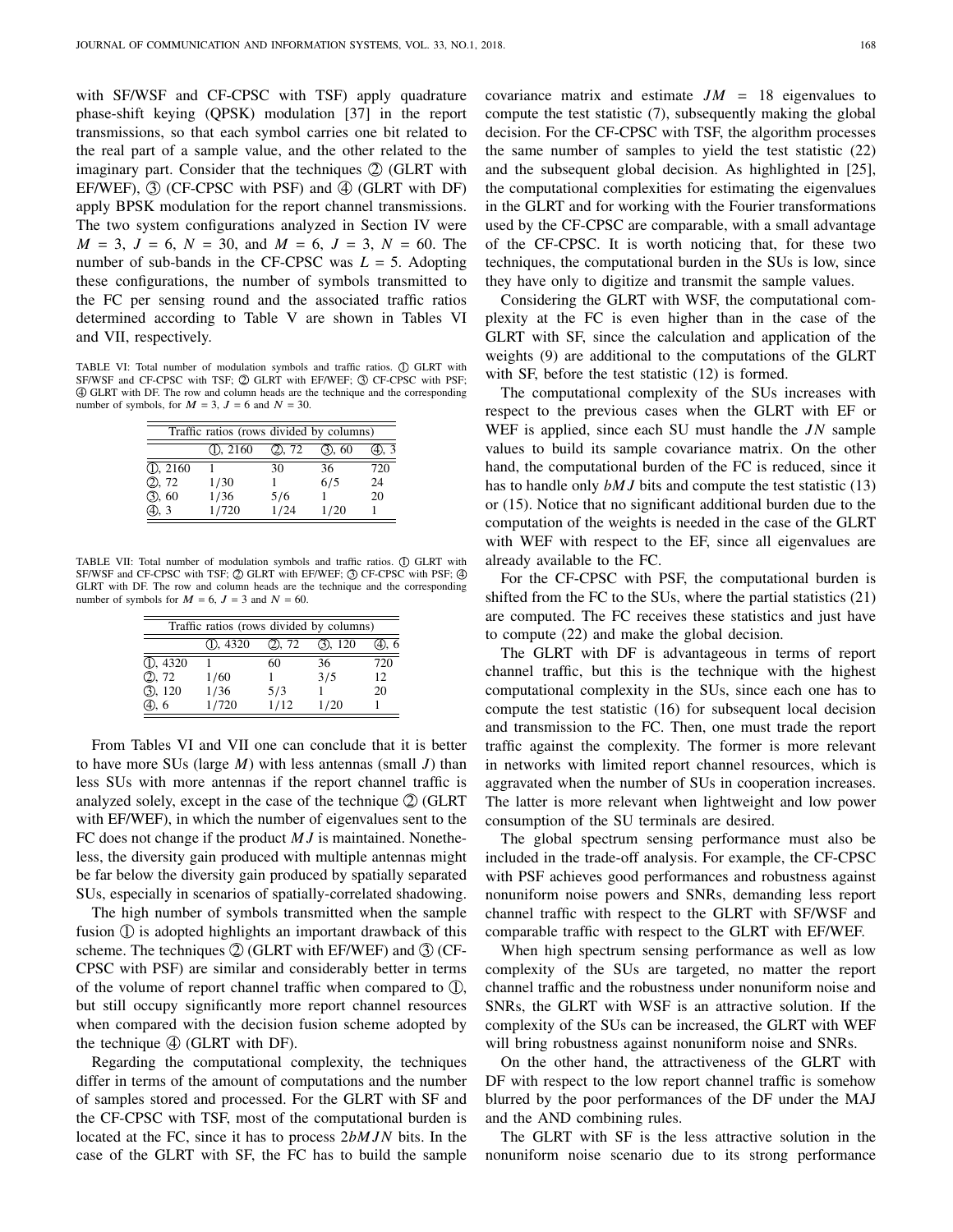degradation. Yet, the report channel traffic is very high. Its single advantage is the good performance under uniform noise, and low computational complexity at the SUs.

It is worth recalling that the report channels were assumed error-free, meaning that they do not cause any lost to the data sent by the SUs to the FC. In practice, however, these channels, as any communication channel, are intrinsically erroneous, which degrades the global spectrum sensing performance. Imperfect report channels are expected to degrade  $P_{fa}$  and  $P_{d}$ in different degrees depending on the adopted technique [\[38\]](#page-12-20)– [\[41\]](#page-12-21). Based on these references, it can be concluded that the sensitivity to channel errors increases as the amount of data transmitted from the SUs to the FC in each reporting round reduces. For example, it is expected that decision fusion strategies are more prone to report channel errors than the fusion of digitized received signal samples or related quantities.

One might resort to the use of forward error correcting (FEC) codes for protecting the transmissions from the SUs to the FC, as done in [\[42\]](#page-12-22)–[\[45\]](#page-12-23), which increases the computational complexity at the SUs and at the FC due to the encoding and decoding processes, respectively. However, the amount of bits added to protect the transmissions must be traded against the overall volume of data that can be sent to the FC, since the reporting time interval is limited.

If exactly the same FEC scheme is applied to all the techniques analyzed in the present paper, no matter the specific code, the ratios in Table [V](#page-9-2) are maintained, as well those in Table [VI](#page-10-0) and in Table [VII.](#page-10-1) This means that the ranking is maintained in terms of report channel traffic, being the DF the most advantageous and the GLRT with SF/WSF and CF-CPSC with TSF the most disadvantageous. For the GLRT with EF/WEF and the CF-CPSC with PSF, the final ranking will depend on the number of sub-bands, *L*, of the CF-CPSC.

# <span id="page-11-14"></span>VI. CONCLUSIONS AND OPPORTUNITIES FOR FURTHER RESEARCH

This paper presented an analysis of the performance, the report channel traffic and the computational complexity of two blind centralized cooperative spectrum sensing schemes: the eigenvalue-based GLRT and the CF-CPSC, under the effect of unequal and dynamical received signal and noise powers. These schemes were the basis for constructing the following variations: GLRT with sample fusion and weighted sample fusion, GLRT with eigenvalue fusion and weighted eigenvalue fusion, GLRT with decision fusion under the combining rules OR, AND and MAJ, CF-CPSC with total sample fusion and CF-CPSC with partial sample fusion. Amongst several particular conclusions, it has been shown that there is no technique superior to the others in terms of all metrics. As a consequence, the choice of the most suitable technique must be carefully made to match the specific scenario to which the technique is aimed to be applied. The results presented in this paper is intended to serve as a guideline for assisting this choice.

Some opportunities for future related research are: i) to include errors in the report channel (we conjecture that some techniques might be more vulnerable to these errors, especially those that achieve less report channel traffic, i.e., less bits carry the important spectrum sensing information); ii) to consider that the primary signal starts and finishes its transmission at any time, meaning that only a fraction of this signal might be captured during the sensing interval; iii) to consider that the sensed bandwidth is not necessarily equal to the bandwidth of the primary signal and that the center frequencies of the sensed band and the primary signal band might not be the same. All of these new investigations could be carriedout under nonuniform and dynamical noise and signal-tonoise ratios at the secondary user terminals, also considering spatially-correlated shadowing affecting the mobile nodes of the secondary network.

#### **REFERENCES**

- <span id="page-11-1"></span>[1] R. C. D. V. Bomfin, L. S. Costa, D. A. Guimarães, and R. A. A. de Souza, "*Original title in Portuguese:* Sensoriamento espectral cooperativo sob diferentes intensidades de ruído nos receptores," *XXXIV Brazilian Telecommun. Symp., SBrT'16*, pp. 979–983, Sep. 2016. [Online]. Available: [http://www.sbrt.org.br/sbrt2016/anais/ST32/](http://www.sbrt.org.br/sbrt2016/anais/ST32/1570277036.pdf) [1570277036.pdf](http://www.sbrt.org.br/sbrt2016/anais/ST32/1570277036.pdf)
- <span id="page-11-0"></span>[2] M. A. McHenry, P. A. Tenhula, D. McCloskey, D. A. Roberson, and C. S. Hood, "Chicago spectrum occupancy measurements & analysis and a long-term studies proposal," in *Proc. of the first int. workshop on Technology and policy for accessing spectrum*, ser. TAPAS '06. New York, NY, USA: ACM, 2006. doi: 10.1145/1234388.1234389
- <span id="page-11-2"></span>[3] J. Mitola III and G. Q. Maguire Jr., "Cognitive radio: making software radios more personal," *IEEE Personal Commun. Mag.*, vol. 6, no. 4, pp. 13–18, Aug. 1999. doi: 10.1109/98.788210
- <span id="page-11-3"></span>[4] I. F. Akyildiz, B. F. Lo, and R. Balakrishnan, "Cooperative spectrum sensing in cognitive radio networks: A survey," *Physical commun.*, vol. 4, no. 1, pp. 40–62, 2011. [Online]. Available: <https://doi.org/10.1016/j.phycom.2010.12.003>
- <span id="page-11-4"></span>[5] H. Urkowitz, "Energy detection of unknown deterministic signals," *Proc. of the IEEE*, vol. 55, no. 4, pp. 523–531, Apr. 1967. doi: 10.1109/PROC.1967.5573
- <span id="page-11-5"></span>[6] F. F. Digham, M. S. Alouini, and M. K. Simon, "On the energy detection of unknown signals over fading channels," *IEEE Trans. Commun.*, vol. 55, no. 1, pp. 21 –24, Jan. 2007. doi: 10.1109/TCOMM.2006.887483
- <span id="page-11-6"></span>[7] T. Yucek and H. Arslan, "A survey of spectrum sensing algorithms for cognitive radio applications," *IEEE Commun. Surveys Tuts.*, vol. 11, no. 1, pp. 116–130, quarter 2009. doi: 10.1109/SURV.2009.090109
- <span id="page-11-7"></span>[8] W. A. Gardner, "Signal interception: a unifying theoretical framework for feature detection," *IEEE Trans. Commun.*, vol. 36, no. 8, pp. 897– 906, Aug. 1988. doi: 10.1109/26.3769
- <span id="page-11-8"></span>[9] Z. Quan, S. Cui, A. H. Sayed, and H. V. Poor, "Optimal multiband joint detection for spectrum sensing in cognitive radio networks," *IEEE Trans. Signal Process.*, vol. 57, no. 3, pp. 1128–1140, Mar. 2009. doi: 10.1109/TSP.2008.2008540
- <span id="page-11-9"></span>[10] P. Paysarvi-Hoseini and N. C. Beaulieu, "Optimal wideband spectrum sensing framework for cognitive radio systems," *IEEE Trans. Signal Process.*, vol. 59, no. 3, pp. 1170–1182, Mar. 2011. doi: 10.1109/TSP.2010.2096220
- <span id="page-11-10"></span>[11] Z. Tian and G. B. Giannakis, "A wavelet approach to wideband spectrum sensing for cognitive radios," in *Cognitive Radio Oriented Wireless Networks and Commun., 2006. 1st Int. Conf. on*, Jun. 2006. doi: 10.1109/CROWNCOM.2006.363459 pp. 1–5.
- <span id="page-11-11"></span>[12] R. Qiu, N. Guo, H. Li, Z. Wu, V. Chakravarthy, Y. Song, Z. Hu, P. Zhang, and Z. Chen, "A unified multi-functional dynamic spectrum access framework: Tutorial, theory and multi-GHz wideband testbed," *Sensors*, vol. 9, no. 8, pp. 6530–6603, 2009. doi: 10.3390/s90806530. [Online]. Available:<http://www.mdpi.com/1424-8220/9/8/6530>
- <span id="page-11-12"></span>[13] Z. Tian and G. B. Giannakis, "Compressed sensing for wideband cognitive radios," in *Acoustics, Speech and Signal Process., 2007. ICASSP 2007. IEEE Int. Conf. on*, vol. 4, Apr. 2007. doi: 10.1109/ICASSP.2007.367330 pp. IV–1357–IV–1360.
- <span id="page-11-13"></span>[14] S. Sedighi, A. Taherpour, S. Gazor, and T. Khattab, "Eigenvalue-based multiple antenna spectrum sensing: Higher order moments," *IEEE Trans. Wireless Commun.*, vol. 16, no. 2, pp. 1168–1184, Feb. 2017. doi: 10.1109/TWC.2016.2640299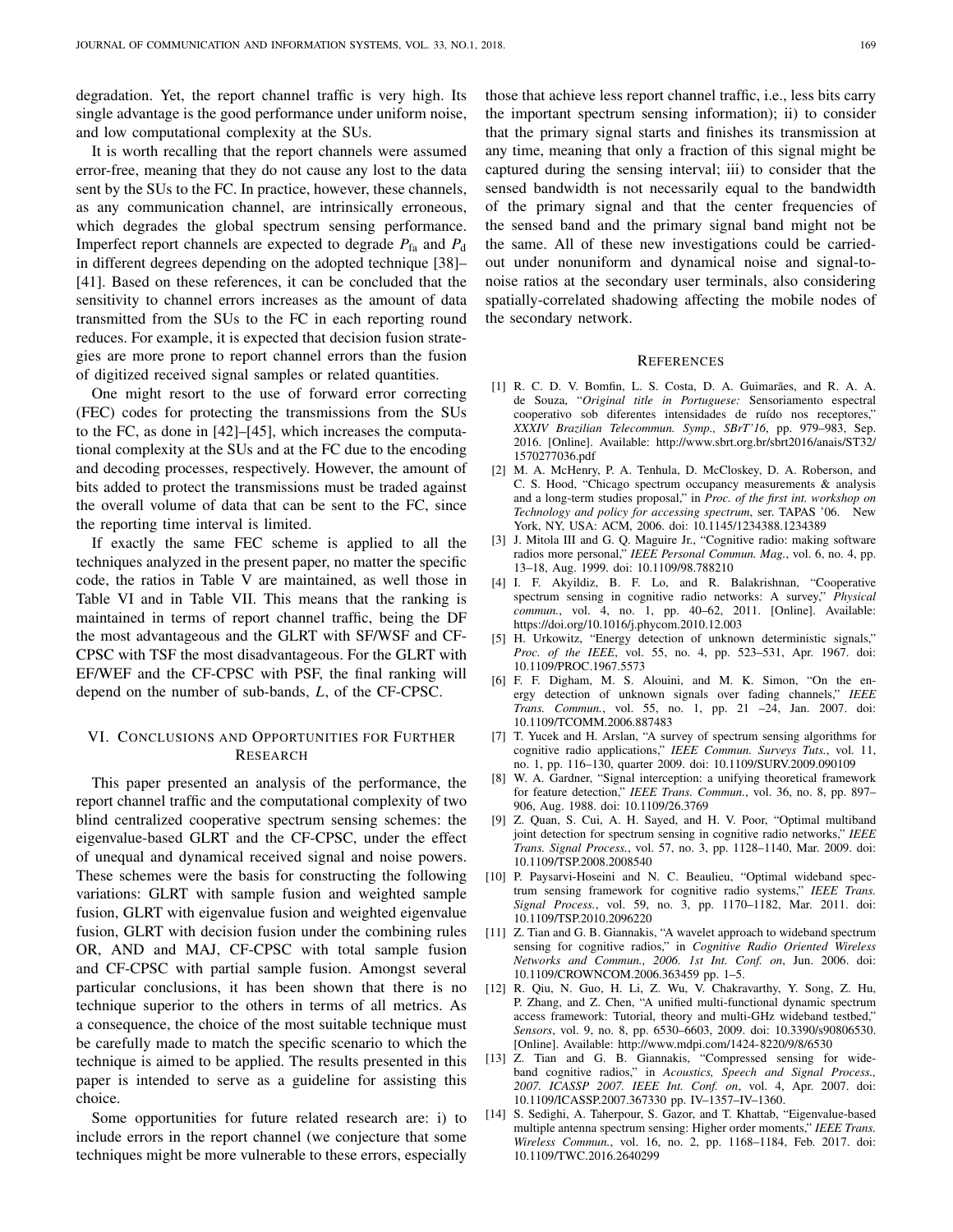- [15] Z. Li, D. Wang, P. Qi, and B. Hao, "Maximum-eigenvalue-based sensing and power recognition for multiantenna cognitive radio system," *IEEE Transactions on Vehicular Technology*, vol. 65, no. 10, pp. 8218–8229, Oct. 2016. doi: 10.1109/TVT.2015.2511783
- [16] M. Arts and R. Mathar, "Performance limits of cooperative eigenvaluebased spectrum sensing under noise calibration uncertainty," in *2016 Eighth Int. Conf. on Ubiquitous and Future Networks (ICUFN)*, Jul. 2016. doi: 10.1109/ICUFN.2016.7537025 pp. 241–246.
- <span id="page-12-1"></span>[17] B. Nadler, F. Penna, and R. Garello, "Performance of eigenvaluebased signal detectors with known and unknown noise level," in *Commun. (ICC), 2011 IEEE Int. Conf. on*, Jun. 2011. doi: 10.1109/icc.2011.5963473 pp. 1–5.
- <span id="page-12-2"></span>[18] A. Kortun, T. Ratnarajah, M. Sellathurai, C. Zhong, and C. B. Papadias, "On the performance of eigenvalue-based cooperative spectrum sensing for cognitive radio," *IEEE J. Sel. Topics Signal Process.*, vol. 5, no. 1, pp. 49–55, Feb. 2011. doi: 10.1109/JSTSP.2010.2066957
- [19] S. Xu, Y. Shang, and H. Wang, "Eigenvalues based spectrum sensing against untrusted users in cognitive radio networks," in *Cognitive Radio Oriented Wireless Networks and Commun., 2009. CROWNCOM '09. 4th Int. Conf. on*, Jun. 2009. doi: 10.1109/CROWNCOM.2009.5188923 pp. 1–6.
- <span id="page-12-0"></span>[20] Y. Zeng and Y.-C. Liang, "Eigenvalue-based spectrum sensing algorithms for cognitive radio," *IEEE Trans. Commun.*, vol. 57, no. 6, pp. 1784–1793, Jun. 2009. doi: 10.1109/TCOMM.2009.06.070402
- <span id="page-12-3"></span>[21] R. Li, L. Huang, Y. Shi, and H. C. So, "Gerschgorin disk-based robust spectrum sensing for cognitive radio," in *2014 IEEE Int. Conf. on Acoustics, Speech and Signal Process. (ICASSP)*, May 2014. doi: 10.1109/ICASSP.2014.6855013 pp. 7278–7282.
- <span id="page-12-4"></span>[22] D. Ramirez, G. Vazquez-Vilar, R. Lopez-Valcarce, J. Via, and I. Santamaria, "Detection of rank- $p$  signals in cognitive radio networks with uncalibrated multiple antennas," *IEEE Trans. Signal Process.*, vol. 59, no. 8, pp. 3764–3774, Aug. 2011. doi: 10.1109/TSP.2011.2146779
- <span id="page-12-5"></span>[23] L. S. Costa, R. C. D. V. Bomfin, D. A. Guimarães, and R. A. A. de Souza, "*Original title in Portuguese:* Desempenho de técnicas de fusão para sensoriamento espectral cooperativo sob sombreamento correlacionado," *XXXIV Brazilian Telecommun. Symp., SBrT'16*, pp. 984–988, Sep. 2016. [Online]. Available: <http://www.sbrt.org.br/sbrt2016/anais/ST32/1570277456.pdf>
- <span id="page-12-6"></span>[24] Z. Pourgharehkhan, A. Taherpour, J. Sala-Alvarez, and T. Khattab, "Correlated multiple antennas spectrum sensing under calibration uncertainty," *IEEE Wireless Commun. Lett.*, vol. 14, no. 12, pp. 6777–6791, Dec. 2015. doi: 10.1109/TWC.2015.2459706
- <span id="page-12-7"></span>[25] R. Gao, Z. Li, P. Qi, and H. Li, "A robust cooperative spectrum sensing method in cognitive radio networks," *IEEE Commun. Lett.*, vol. 18, no. 11, pp. 1987–1990, Nov. 2014. doi: 10.1109/LCOMM.2014.2361851
- <span id="page-12-8"></span>[26] R. C. D. V. Bomfin, D. A. Guimarães, and R. A. A. de Souza, "On the probability of false alarm of the power spectral density split cancellation method," *IEEE Wireless Commun. Lett.*, vol. 5, no. 2, pp. 164–167, Apr. 2016. doi: 10.1109/LWC.2015.2514104
- <span id="page-12-9"></span>[27] R. C. D. V. Bomfin, R. A. A. de Souza, and D. A. Guimarães, "Circular folding cooperative power spectral density split cancellation algorithm for spectrum sensing," *IEEE Commun. Lett.*, vol. 21, no. 2, pp. 250–253, Feb. 2017. doi: 10.1109/LCOMM.2016.2630700
- <span id="page-12-10"></span>[28] *IEEE Standard for information technology– Local and metropolitan area networks– Specific requirements– Part 22: Cognitive Wireless RAN Medium Access Control (MAC) and Physical Layer (PHY) specifications: Policies and procedures for operation in the TV Bands*, IEEE Std., Jul. 2011.
- <span id="page-12-11"></span>[29] H. Kim, J. Kim, S. Yang, M. Hong, M. Yoo, W. Lee, and Y. Shin, "An effective MIMO-OFDM transmission scheme for IEEE 802.22 WRAN systems," in *2007 2nd Int. Conf. on Cognitive Radio Oriented Wireless Networks and Commun.*, Aug. 2007. doi: 10.1109/CROWN-COM.2007.4549830 pp. 394–399.
- <span id="page-12-12"></span>[30] S. Atapattu, C. Tellambura, and H. Jiang, "Energy detection based cooperative spectrum sensing in cognitive radio networks," *IEEE Trans. Wireless Commun.*, vol. 10, no. 4, pp. 1232–1241, Apr. 2011. doi: 10.1109/TWC.2011.012411.100611
- <span id="page-12-13"></span>[31] L. Khalid and A. Anpalagan, "Reliability-based decision fusion scheme for cooperative spectrum sensing," *Commun., IET*, vol. 8, no. 14, pp. 2423–2432, Sep. 2014. doi: 10.1049/iet-com.2014.0205
- <span id="page-12-14"></span>[32] A. Singh, M. Bhatnagar, and R. Mallik, "Cooperative spectrum sensing in multiple antenna based cognitive radio network using an improved energy detector," *IEEE Commun. Lett.*, vol. 16, Jan. 2012. doi: 10.1109/lcomm.2011.103111.111884
- <span id="page-12-15"></span>[33] J. O. Smith, *Introduction to Digital Filters with Audio Applications*. [http://www.w3k.org/books/:](http://www.w3k.org/books/) W3K Publishing, 2007. ISBN 978- 0-9745607-1-7
- <span id="page-12-16"></span>[34] I. Lee, J. Son, J. Lee, E. Choi, and S. Lee, "Signal receiving apparatus and method for wireless communication system using multiple antennas," Aug. 19 2014, uS Patent 8,811,537. [Online]. Available:<https://www.google.com/patents/US8811537>
- <span id="page-12-17"></span>[35] M. Wax and T. Kailath, "Detection of signals by information theoretic criteria," *IEEE Trans. Acoust., Speech, Signal Process.*, vol. 33, no. 2, pp. 387–392, Apr. 1985. doi: 10.1109/TASSP.1985.1164557
- <span id="page-12-18"></span>[36] D. A. Guimarães, C. R. N. da Silva, and R. A. A. de Souza, "Cooperative spectrum sensing using eigenvalue fusion for OFDMA and other wideband signals," *J. of Sensor and Actuator Networks*, vol. 2, no. 1, pp. 1–24, 2013. doi: 10.3390/jsan2010001. [Online]. Available:<http://www.mdpi.com/2224-2708/2/1/1/htm>
- <span id="page-12-19"></span>[37] D. A. Guimarães, *Digital Transmission: A Simulation-Aided Introduction with VisSim/Comm*, 1st ed. Springer Publishing Company, Incorporated, 2009. ISBN 3642013589, 9783642013584
- <span id="page-12-20"></span>[38] S. Chaudhari, J. Lundén, and V. Koivunen, "On the BEP walls for soft decision based cooperative sensing in cognitive radios," in *2013 IEEE Int. Conf. on Commun. (ICC)*, Jun. 2013. doi: 10.1109/ICC.2013.6654932 pp. 2627–2632.
- [39] S. Chaudhari, J. Lundén, V. Koivunen, and H. V. Poor, "BEP walls for cooperative sensing in cognitive radios using K-out-of-N fusion rules," *Signal Process.*, vol. 93, no. 7, pp. 1900–1908, Jul. 2013. doi: 10.1016/j.sigpro.2013.01.016. [Online]. Available: <http://dx.doi.org/10.1016/j.sigpro.2013.01.016>
- [40] S. Chaudhari, J. Lundén, and V. Koivunen, "BEP walls for cooperative bayesian detection with reporting channel errors," in *2012 IEEE 23rd Int. Symp. on Personal, Indoor and Mobile Radio Commun. - (PIMRC)*, Sep. 2012. doi: 10.1109/PIMRC.2012.6362714 pp. 2166–2172.
- <span id="page-12-21"></span>[41] ——, "BEP walls for collaborative spectrum sensing," in *2011 IEEE Int. Conf. on Acoustics, Speech and Signal Processing (ICASSP)*, May 2011. doi: 10.1109/ICASSP.2011.5946285 pp. 2984–2987.
- <span id="page-12-22"></span>[42] L. S. Costa, D. A. Guimarães, and R. A. A. de Souza, "Original title in *Portuguese:* Desempenho e tráfego sob o efeito da codificação de bloco nas fusões de decisões e de autovalores para sensoriamento espectral de sinais OFDMA," *XXXIII Brazilian Telecommun. Symp., SBrT'15*, Sep. 2015.
- [43] D. A. Guimarães, L. dos Santos Costa, and R. A. A. de Souza, "Comparison between eigenvalue fusion and decision fusion for spectrum sensing of OFDMA signals under errors in the control channel," in *2014 Int. Telecommun. Symp. (ITS)*, Aug. 2014. doi: 10.1109/ITS.2014.6947981 pp. 1–5.
- [44] L. S. Costa, D. A. Guimarães, and R. A. A. de Souza, "Performance and reporting channel traffic of eigenvalue fusion and block-coded decision fusion for spectrum sensing of OFDMA signals," *J. of Commun. and Inf. Syst.*, vol. 31, Feb. 2016. doi: https://doi.org/10.14209/jcis.2016.4. [Online]. Available:<https://jcis.sbrt.org.br/jcis/article/view/375>
- <span id="page-12-23"></span>[45] D. A. Guimarães, L. d. S. Costa, and R. A. A. de Souza, "Performance-traffic tradeoff in eigenvalue fusion and decision fusion for spectrum sensing of OFDMA signals under errors in the reporting channel," *Telecommun. Syst.*, vol. 63, no. 4, pp. 505– 521, Dec. 2016. doi: 10.1007/s11235-016-0138-6. [Online]. Available: <https://doi.org/10.1007/s11235-016-0138-6>



Lucas dos Santos Costa was born in Brazil in 1982. He received the B.S.E.E. and the M.Sc. degrees from the National Institute of Telecommunications, INATEL, in 2011 and 2014, respectively. Since 2015 he has been working at the Reference Center for Radiocommunications, whose research is concentrated on the fifth-generation (5G) of wireless and mobile communications. His main area of interest is related to digital communication systems and, specifically, he has been working with spectrum sensing for cognitive radio applications.